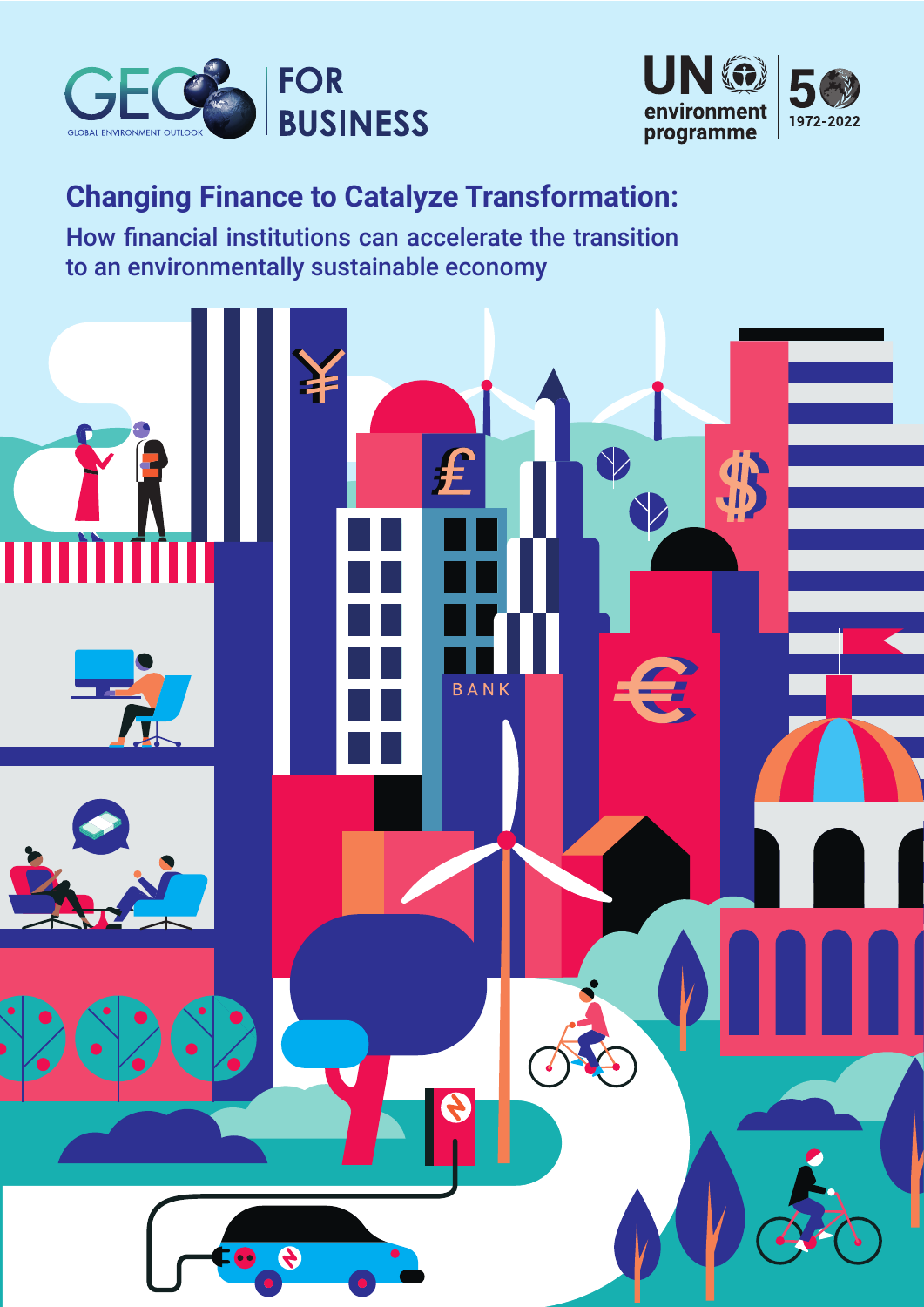#### © 2021 United Nations Environment Programme

ISBN No: 978-92-807-3900-8

#### Job No: DEW/2398/NA

This publication may be reproduced in whole or in part and in any form for educational or non-profit services without special permission from the copyright holder, provided acknowledgement of the source is made. United Nations Environment Programme would appreciate receiving a copy of any publication that uses this publication as a source.

No use of this publication may be made for resale or any other commercial purpose whatsoever without prior permission in writing from United Nations Environment Programme. Applications for such permission, with a statement of the purpose and extent of the reproduction, should be addressed to the Director, Communication Division, United Nations Environment Programme, P. O. Box 30552, Nairobi 00100, Kenya.

Cover design: Joseph Shmidt-Klingenberg and Sebastian Obermeyer

Graphic Design: Joseph Shmidt-Klingenberg and Sebastian Obermeyer

Layout: Jinita Dodhia/ UNON, Publishing Services Section/Nairobi

#### **Disclaimers**

All versions of this work may contain content reproduced under license from third parties. Permission to reproduce this third-party content must be obtained from these third-parties directly.

The designations employed and the presentation of the material in this publication do not imply the expression of any opinion whatsoever on the part of United Nations Environment Programme concerning the legal status of any country, territory or city or its authorities, or concerning the delimitation of its frontiers or boundaries. For general guidance on matters relating to the use of maps in publications please go to<http://www.un.org/Depts/Cartographic/english/htmain.htm>

Mention of a commercial company or product in this document does not imply endorsement by UNEP or the authors. The use of information from this document for publicity or advertising is not permitted. Trademark names and symbols are used in an editorial fashion with no intention on infringement of trademark or copyright laws.

The views expressed in this publication are those of the authors and do not necessarily reflect the views of the United Nations Environment Programme. We regret any errors or omissions that may have been unwittingly made.

© Maps, photos, and illustrations as specified

Suggested citation: United Nations Environment Programme (2021). Changing Finance to Catalyze Transformation: How financial institutions can accelerate the transition to an environmentally sustainable economy. UNEP, Nairobi.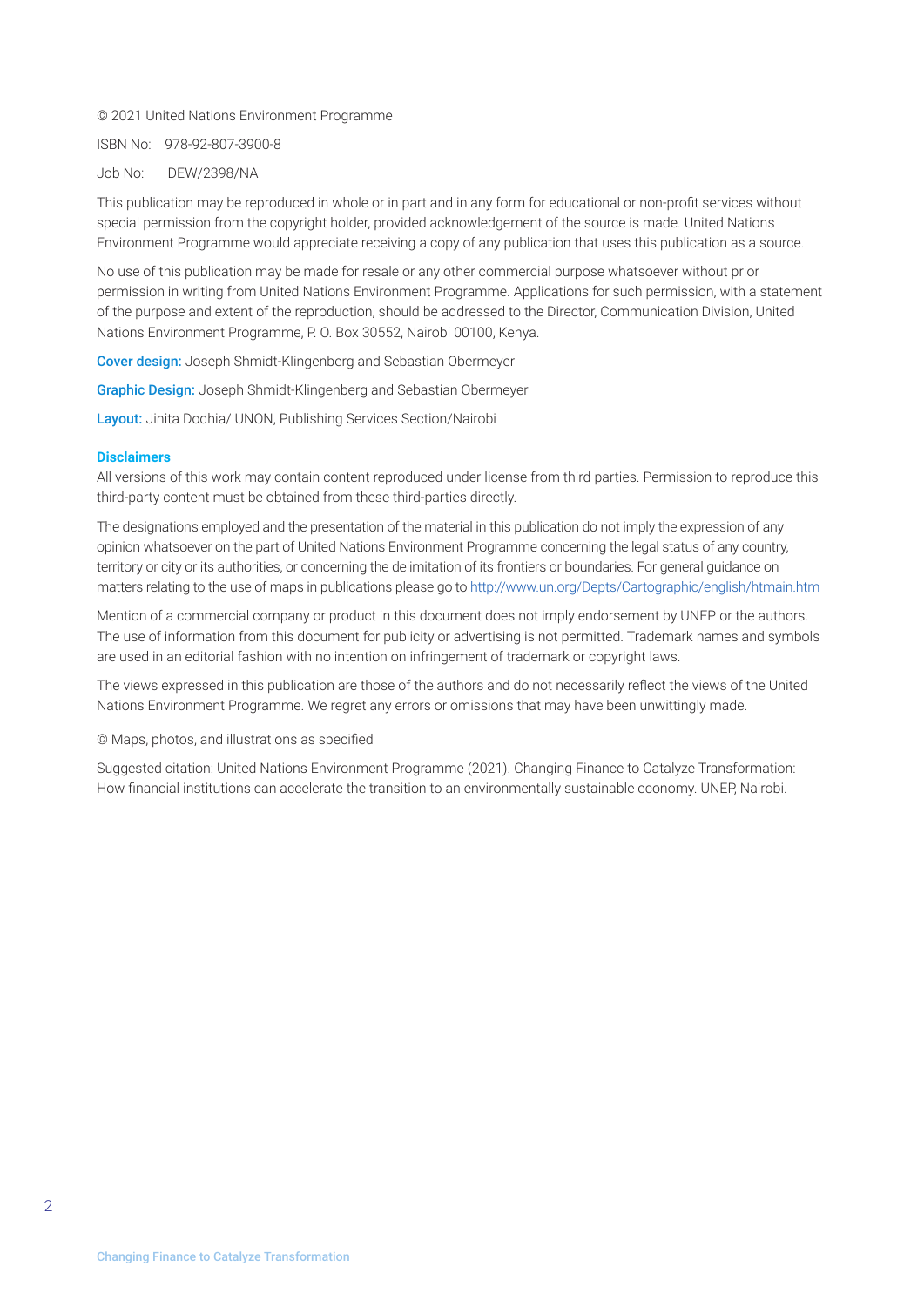## **Changing Finance to Catalyze Transformation:**  How financial institutions can accelerate the transition to an environmentally sustainable economy

Coordinating Lead Authors: Cary Krosinsky, (Yale and Brown University), James Vaccaro (Climate Safe Lending Network),

Lead Authors: Ekaterina Grigoryeva, (World Bank), Malango Mughogho, (ZeniZeni Sustainable Finance) A full list of acknowledgments can be found [here.](https://wedocs.unep.org/bitstream/handle/20.500.11822/37568/GFB6A.pdf)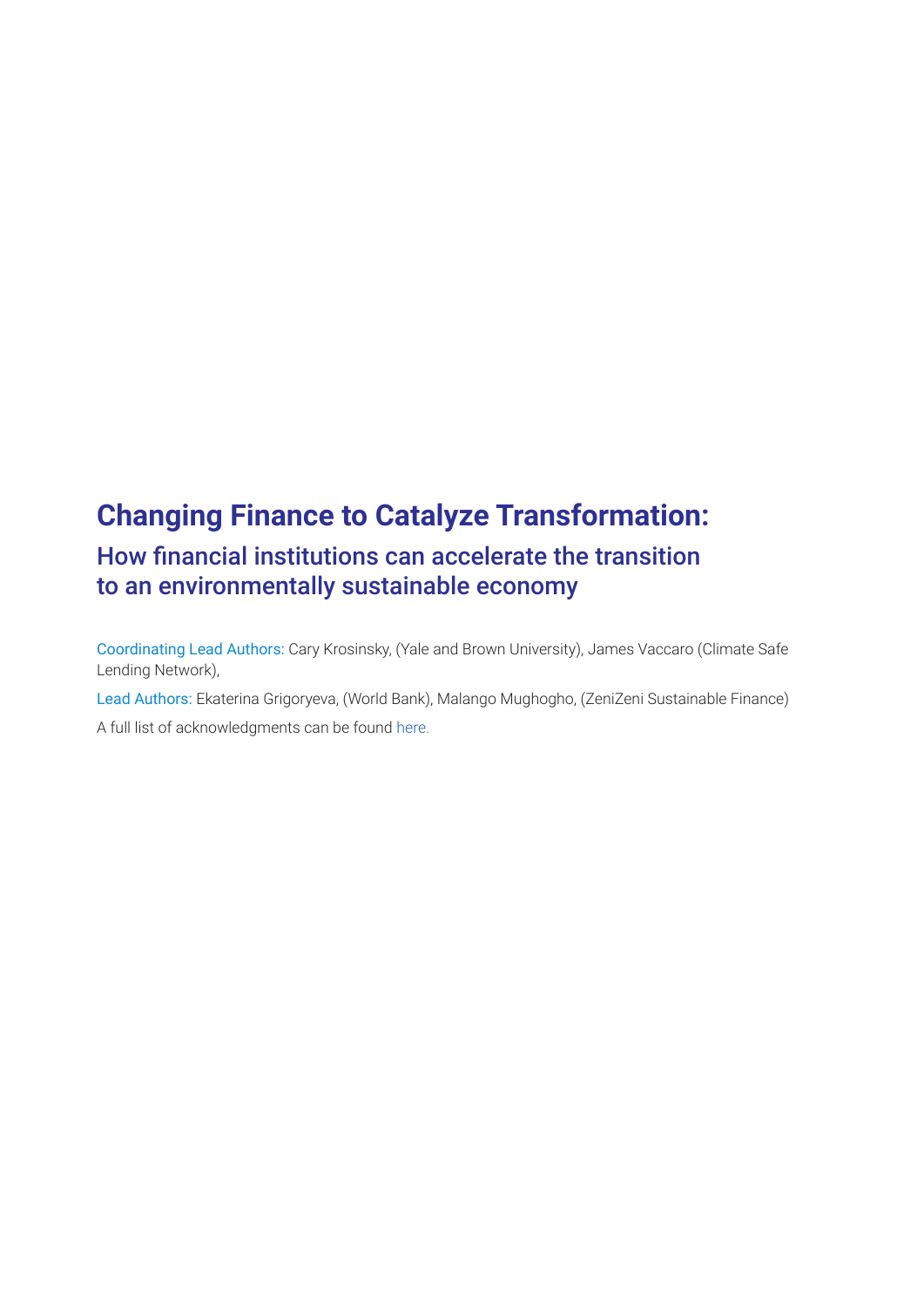# <span id="page-3-0"></span>**About GEO for Business**

The United Nations Environment Programme [UNEP] and its global partners are proud to offer this series of stimulating briefs about the environmental challenges and business opportunities that demand transformational change at a global scale. These business briefs are meant to communicate the science of the environment to a broad business audience and provide possible pathways and roadmaps that business can follow to address these environmental challenges. The audiences these briefs hope to reach include companies in the supply chains of major multinationals, multinationals themselves as well as small to medium-sized enterprises. The themes of the first five briefs include:

- [how to transform in a time of uncertainty,](https://wedocs.unep.org/bitstream/handle/20.500.11822/32630/G4B.pdf?sequence=1&isAllowed=y)
- [how to transform business models towards a fully circular model](https://wedocs.unep.org/bitstream/handle/20.500.11822/36830/RBMLCE.pdf?sequence=3),
- [how to transform global food systems,](https://wedocs.unep.org/bitstream/handle/20.500.11822/36755/GEO4B3.pdf)
- [how to build environmentally sustainable and resilient infrastructure](https://wedocs.unep.org/bitstream/handle/20.500.11822/37563/GFB5.pdf),
- [and the role finance needs to take in a transforming world.](https://wedocs.unep.org/bitstream/handle/20.500.11822/37567/GFB6.pdf)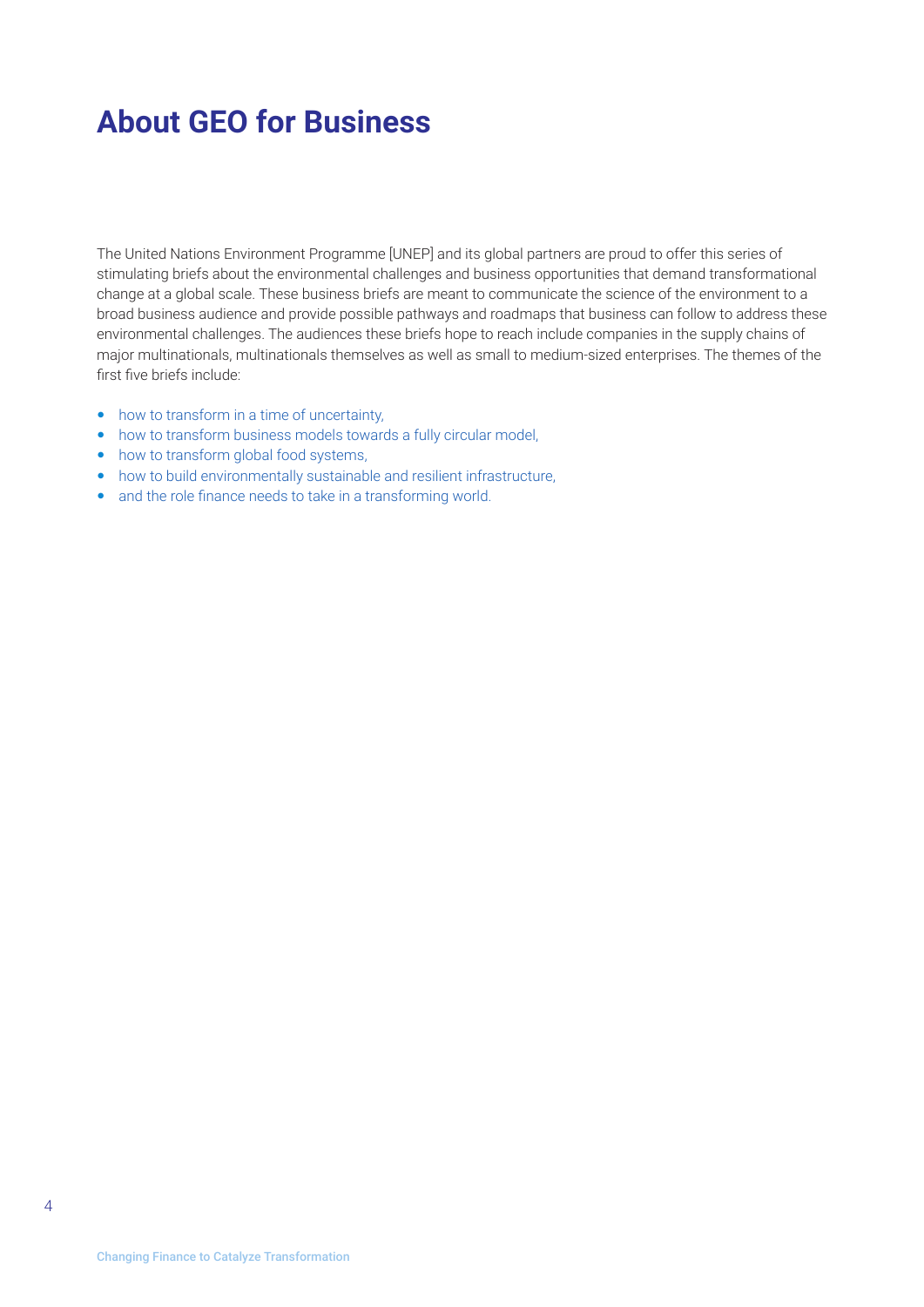## <span id="page-4-0"></span>**Key Messages**

The financial sector has an essential role to play in addressing global environmental and social crises. A dramatic transformation of energy, food and waste systems is needed to achieve the goals of the Paris Agreement and Agenda 2030. This transformation requires a transition towards sustainable businesses models and related production and consumption. How more than US\$400 trillion in global financial assets is allocated over the next decade will play a critical role in determining the alignment of companies with the UN Paris Agreement objective of "holding the increase in the global average temperature to well below 2°C above pre-industrial levels and pursuing efforts to limit the temperature increase to 1.5°C above preindustrial levels", and the UN Sustainable Development Goals (SDGs). The stability of the climate, nature, the economy, society and the financial system are at stake.

Financing is starting to be directed towards helping public and private markets make this sustainability transition. This has two major consequences on company access to finance. First, financing of new projects (debt and/or equity) will be more readily available for sustainable projects, and second, existing financial portfolios will be restructured to favour companies with environmentally sustainable business plans and performance.

Sustainability in business strategies is becoming an additional decisive factor, and an imperative for businesses to access third-party financing for debt and equity. This represents a paradigm shift in the private sector and will result in winners and losers across and within sectors during the transition to an environmentally sustainable economy.

As sustainable finance becomes mainstream, financial institutions increasingly require companies across sectors to integrate sustainability into their operations and supply chains. Non-financial companies need to understand how the financial system is changing to address environmental challenges, and how their businesses are positioned for the shift in capital allocations to transition to an environmentally sustainable economy.

To align financing with the SDGs and goals of the Paris Agreement, the financial sector needs:

- To accelerate the transition to an environmentally sustainable economy through financial products and services. Approaches to align with global goals include developing and scaling sustainable financial products and supporting clients that are transitioning to sustainable business models. Key areas for financing transformation include shifting [food systems to regenerative agriculture](https://wedocs.unep.org/bitstream/handle/20.500.11822/36755/GEO4B3.pdf), developing [future](https://wedocs.unep.org/bitstream/handle/20.500.11822/37563/GFB5.pdf)[proof infrastructure](https://wedocs.unep.org/bitstream/handle/20.500.11822/37563/GFB5.pdf), and transitioning to [circular economy business](https://wedocs.unep.org/bitstream/handle/20.500.11822/36830/RBMLCE.pdf?sequence=3) models across sectors. Levers for change include scaling up sustainability performance-based financial products, integrating sustainability data into financing solutions, and company engagement. Channeling sustainable financing to smalland-medium-sized enterprises and considering gender equality performance indicators are important aspects of ensuring financial inclusion.
- Public support can be directed to catalyse private finance through multilateral development banks (MDBs) to de-risk investments in developing countries. Making financing more commercially viable and growing technical capacity to support operational commitments can lead to product innovation within private financial institutions to create 'blended finance products' that provide complementary finance. Unlocking the huge potential for financial institutions will require greater liquidity and increased uptake of these financial instruments.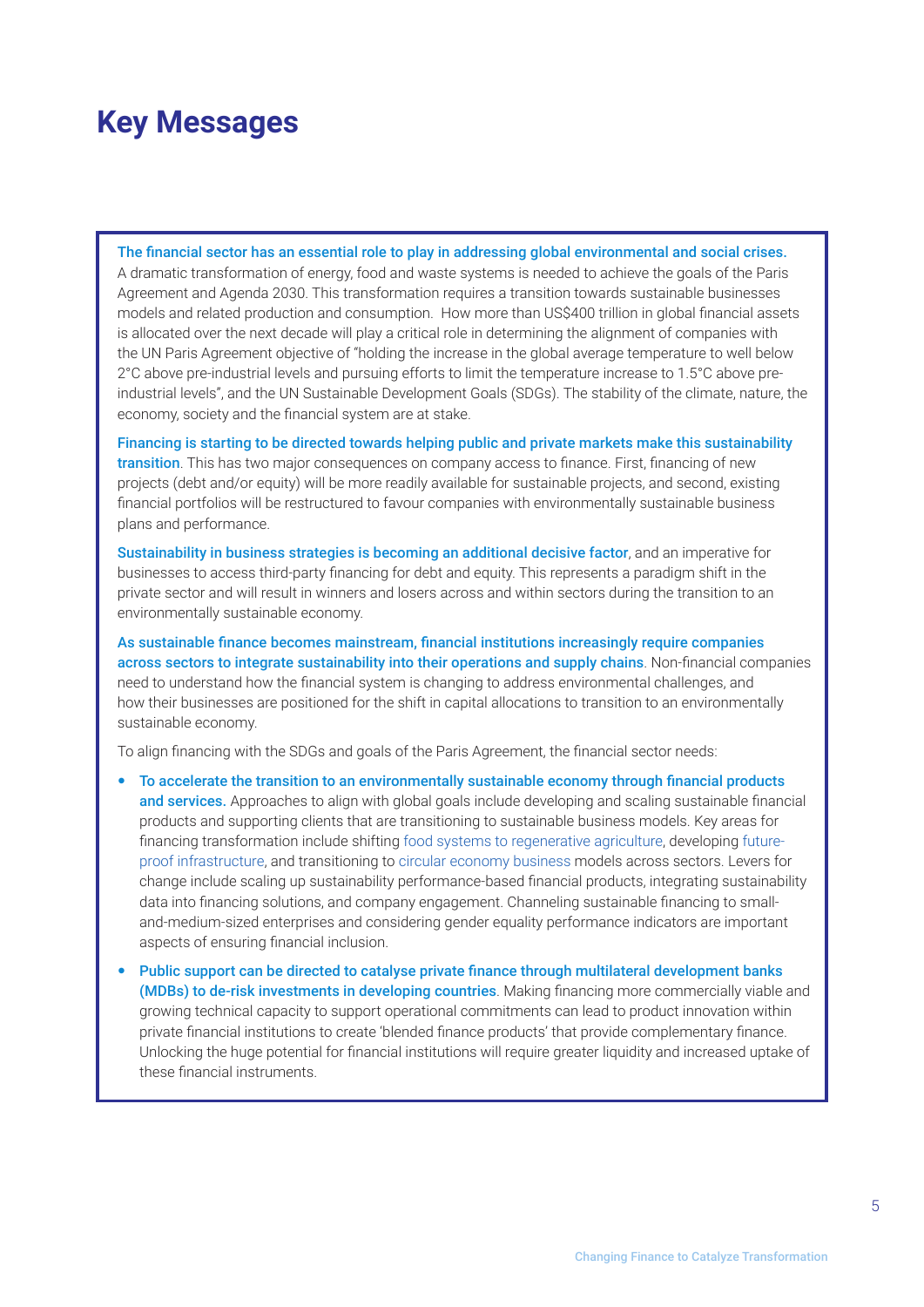- Greater capacity to integrate environmental sustainability factors into core business processes and decision making. Collective action by banks, insurers and investors through voluntary initiatives is driving change in financial systems by developing the frameworks, strategies, tools and expertise to solve challenges and develop common approaches to address sustainability-related financial risks and opportunities. Alliances are ratcheting up ambition and developing pragmatic guidance to align financing with the goals of the Paris Agreement. Industry-wide uptake of resulting approaches is required to align the financial system with the 1.5 degrees limit. Financial institutions need to ensure staff have the requisite knowledge, skills to drive transformation in the economy.
- Transformational leadership is needed to embed sustainability in governance, incentives, skills, resources and culture across operations. Effective integration requires embedding environmental and social sustainability objectives in roles at senior organizational levels, with effective governance to steer the alignment of financing with environmental and social priorities. Environmental and social sustainability-oriented outcomes need to be at the core of executive incentive plans. Leadership needs to ensure ambitious and pragmatic mind sets to deliver strategies with environmental and social outcomes across portfolio sectors, to implement targets to align portfolios with the UN Paris Agreement and the SDGs.
- Transparency and accountability for environmental impacts. Corporate disclosure frameworks using performance indicators based on science need to enable financial institutions to measure and manage the environmental impacts of lending, investment and underwriting portfolios. Disclosure requirements on companies are increasing as expectations are growing for financial institutions to understand and address the environmental and social impacts of lending, investment and underwriting portfolios through the companies they are financing. Transparency and accountability are critical to ensure global financial assets contribute to positive impacts aligned with sustainable development and climate stability, and reduce negative impacts such as environmental degradation, pollution and waste.
- To ensure responsible advocacy to catalyze the requisite enabling environment for financing aligned with sustainable development. The financial sector needs to support an enabling environment to address environmental sustainability challenges through policy and regulatory frameworks in finance and specific market sectors. They can prepare their organisations for monitoring by financial regulators of climate- and nature-related risks to the financial system and management of a stable transition to an environmentally sustainable economy.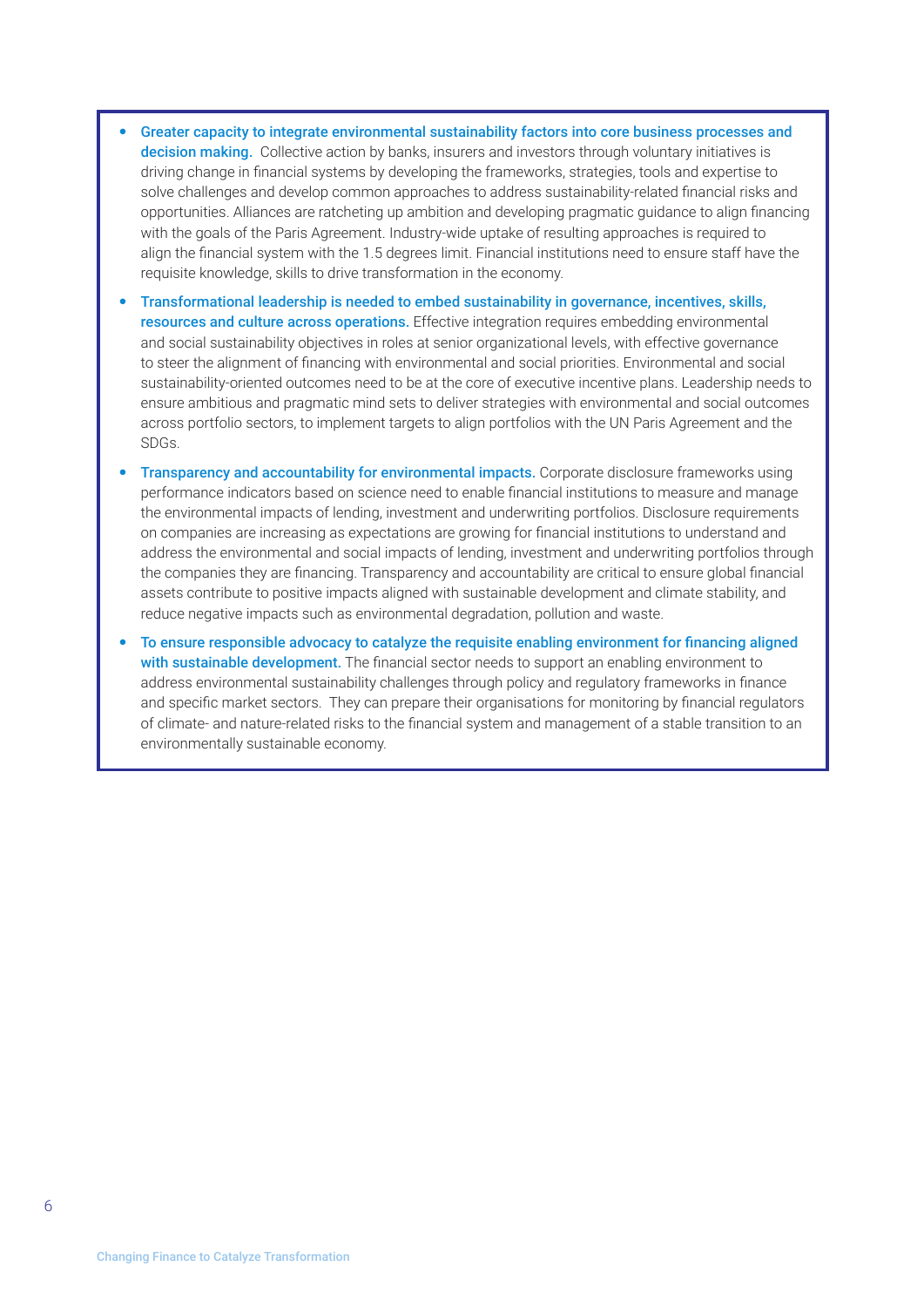# **Table of contents**

|                | <b>About GEO for Business</b>                                    | 4  |
|----------------|------------------------------------------------------------------|----|
|                | <b>Key Messages</b>                                              | 5  |
|                |                                                                  |    |
| 1.             | The scale of the challenge                                       | 8  |
| $\overline{2}$ | The role of the financial sector                                 | 9  |
| 3              | <b>Financing change</b>                                          | 10 |
| 3.1            | Finance as a catalyst to change the impacts of economic activity | 10 |
| 3.2            | <b>Financial products and services</b>                           | 11 |
|                | <b>Financing solutions</b><br>3.2.1                              | 11 |
|                | Financial inclusion and digital technology<br>3.2.2              | 13 |
| 3.3            | SME access to sustainable finance                                | 14 |
| 3.4            | Gaps in financing and responses                                  | 15 |
|                | Public financing to mobilize private finance<br>3.4.1            | 15 |
|                | <b>Blended finance</b><br>3.4.2                                  | 17 |
|                |                                                                  |    |
| 4              | <b>Changing finance</b>                                          | 18 |
| 4.1            | <b>Building capacity</b>                                         | 18 |
|                | <b>Voluntary industry approaches</b><br>4.1.1                    | 18 |
|                | Upskilling for sustainable finance<br>4.1.2                      | 19 |
| 4.2            | <b>Transformational leadership</b>                               | 20 |
| 4.3            | <b>Accountability for impacts</b>                                | 20 |
| $4.4^{\circ}$  | Advocacy for enabling policy and regulatory frameworks           | 22 |
|                | Aligning policy engagement with purpose<br>4.4.1                 | 22 |
|                | 4.4.2<br>Enabling role of financial regulators                   | 23 |
| 5              | <b>Conclusions, outlook and recommendations</b>                  | 26 |
| 5.1            | Recommendations for financial institutions                       | 26 |
| 5.2            | Recommendations for regulators and policymakers                  | 26 |
|                | <b>References</b>                                                | 27 |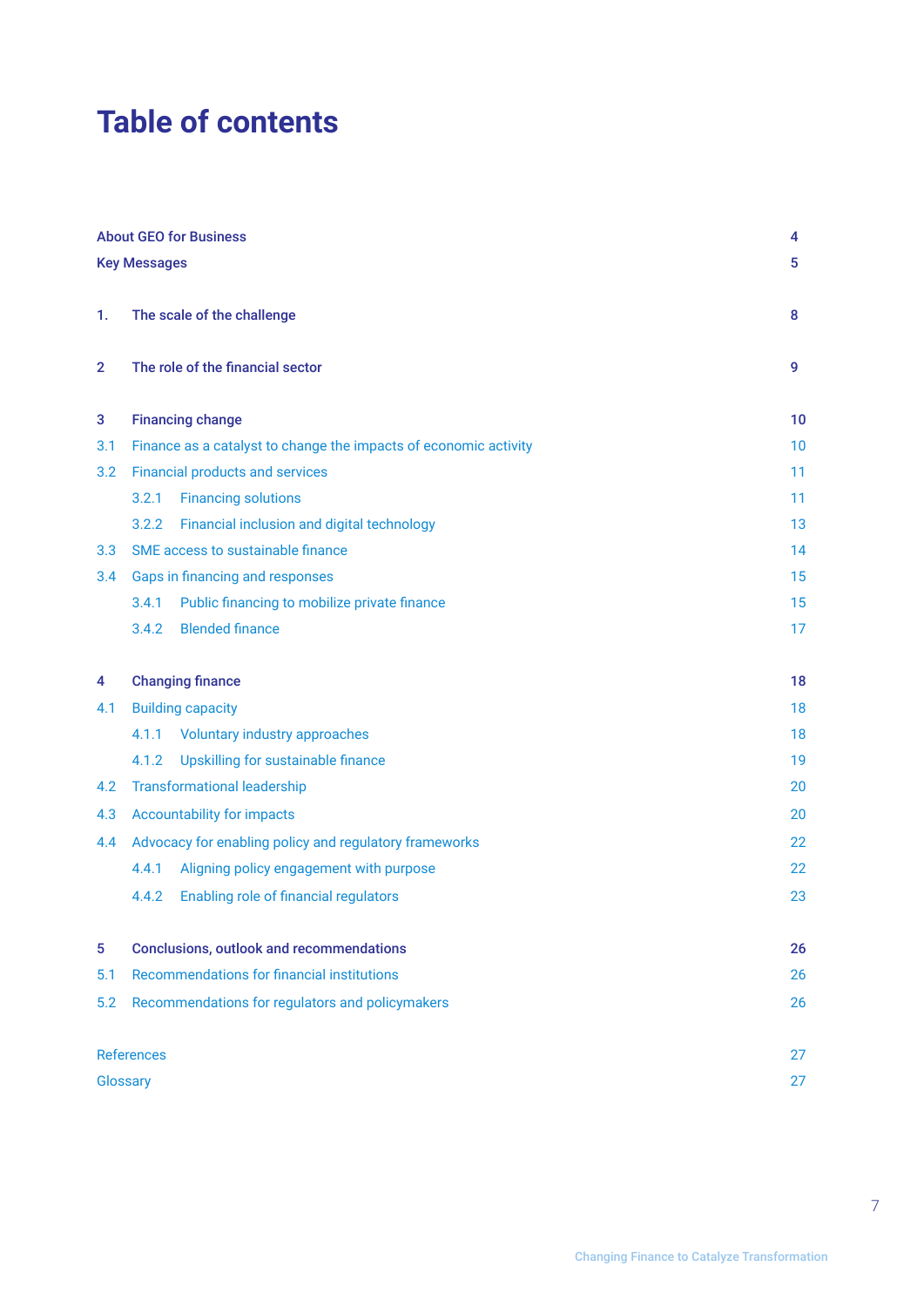# <span id="page-7-0"></span>**1. The scale of the challenge**

The sixth Global Environment Outlook (GEO-6), published in 2019, before the global pandemic, assessed the state of the global environment, the effectiveness of the policy responses in addressing these environmental challenges and the outlook for the future if we stay on the path that we are on versus if we decide to achieve the environmental goals that countries have already committed to. Unfortunately, GEO-6 paints a bleak picture of the future if we continue providing energy using today's fossil-based energy sector, producing food through today's food system and managing waste the way we currently manage it.[1] Some key facts include:

- Air pollution currently causes 6-7 million premature deaths each year.
- Global greenhouse gas emissions have increased every year since the UN Framework Convention on Climate Change (UNFCCC) was negotiated and global average temperature is now more than 1°C above that in pre-industrial times.
- The Living Planet Index, a measure of global biodiversity, has declined by more than 60 per cent since the 1970s.
- 8 million tons of plastics enter our oceans each year, mainly from land-based sources.
- 50 per cent of habitable land is used for food production and 77 per cent of that land is used for meat production.
- 70 per cent of all freshwater extraction is used for food production.
- About 1/3 of food is lost or wasted globally.
- Deforestation rates have declined, but they are still at about 3 million hectares per year
- 1.4 million people die each year from pathogen polluted water and 2.3 billion don't have access to safe sanitation services.
- Between 7-10 billion tons of municipal waste is generated each year.

If we stay on the path we are on, by 2050:

- The global population will reach between 9-10 billion.
- 50 per cent more food will be needed to feed a larger, more affluent population.
- Global average temperature could increase to between 2.5 and 3°C, leading to:
- Sea level rise, which will damage protective walls, create more flooding and salt-water intrusion, and inundate low-lying, coastal cities.
- Temperature increases on land, which will negatively impact food production through lengthier and more frequent droughts.
- More frequent and intense wildfires, damaging or destroying properties and homes.
- More frequent and intense hurricanes and cyclones, damaging or destroying infrastructure with the financial cost borne by national economies and the insurance industry.
- Antimicrobial resistance in humans, mainly as a result of overuse of antibiotics in our food system, could be the leading cause of death in 2050.

In its summary for policy makers, the GEO 6 recommends that environmental issues are best addressed when dealt with in conjunction with related economic and social issues, including consideration of gender equality and equity. A dramatic transformation of energy, food and waste systems is needed to:

- Eliminate about 90 per cent of fossil fuel use by 2050.
- Reduce the environmental impact of the global food system by about two-thirds.
- Design circular economies to achieve near-zerowaste by 2050.

This scale of transformation requires a dramatic shift in the models of businesses and related production and consumption. These models are influenced by what is financed and how it is financed, so the financial sector has a very important role to play in addressing these challenges.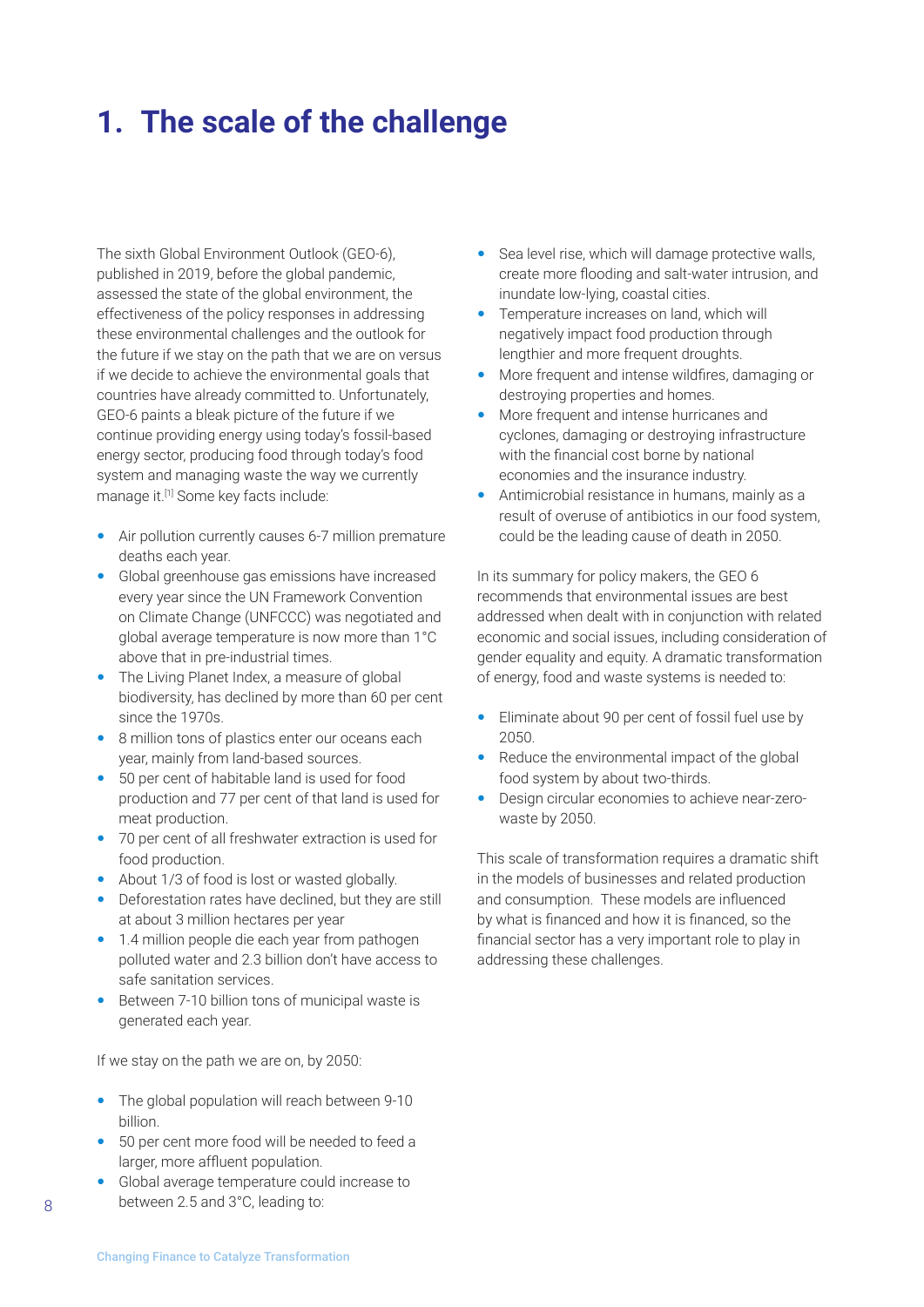## <span id="page-8-0"></span>**2 The role of the financial sector**

Crises such as COVID-19<sup>[2]</sup> demonstrate the impact of significant shocks to the global economy and, at the same time, heighten awareness of vulnerabilities created by climate change, biodiversity loss and pollution stressors caused by the impact of human activities on nature. This has led to further calls to integrate environmental and social elements into economic stimulus packages and to direct private sector finance to more environmentally sustainable businesses.[3] Green economic recovery measures can represent significant investment opportunities for the financial sector as these stimulus packages can also increase the bankability of green projects and enterprises.

Initially designed to be fulfilled by governments and multilateral banks, it is now widely acknowledged that financing of the Sustainable Development Goals (SDG) cannot be delivered without private capital. A global effort among countries, international organizations, and financial institutions to mobilize capital towards the achievement of the SDGs is critical to achieve the transformations outlined in the [GEO-6 main report](https://www.unep.org/resources/global-environment-outlook-6) and the other [Business briefs](https://www.geo-business-report.org/).

Transitioning to circular business models, regenerative food systems, low-carbon energy systems and resilient and sustainable infrastructure, outlined in previous GEO for Business briefs, will require both public and private sector finance to be redirected in the real economy to avoid the environmental impacts of existing models that fuel over-exploitation of natural resources and generate excessive waste and pollution.

Finance has the potential to be a major driver of the transformation to a nature positive and net-zero carbon economy. Estimated at more than US\$400 trillion, global financial assets are at their highest value since before the global financial crisis in 2008-09.<sup>[4]</sup> The global financial system  $-$  through banks, insurers and reinsurers, asset owners such as pension funds, and asset managers – is in a position to play a critical enabling role to catalyze the business transformation needed to help solve climate change and other environmental challenges outlined in [Brief 1 of this](https://www.geo-business-report.org/)  [series](https://www.geo-business-report.org/).

The core purpose of the financial system is to ensure that financial flows support long-term needs and 'balanced, sustained growth'.[5] However, there is an important risk that the financial sector will not catalyze the business transformation needed fast enough to solve the [climate and nature crises.](https://www.theguardian.com/environment/2021/jun/10/climate-and-nature-crises-solve-both-or-solve-neither-say-experts) There is also a lack of transparency around the sustainable development and climate impacts of global financial assets. The United Nations Secretary General has called for more transparency to ensure that all finance - public and private – supports the [United Nations](https://sdgs.un.org/goals)  [Sustainable Development Goals \(SDGs\)](https://sdgs.un.org/goals) and the [Paris](https://unfccc.int/process-and-meetings/the-paris-agreement/the-paris-agreement)  [Agreement](https://unfccc.int/process-and-meetings/the-paris-agreement/the-paris-agreement) on Climate Change.<sup>[6]</sup>

Urgent and significant action is essential for all parts of the financial system to play their role in addressing these crises. This brief explores ways in which the financial sector is starting to play a catalytic role in financing businesses to transition towards delivering environmentally sustainable food, energy and waste systems as discussed in [GE0-6.](https://www.unep.org/resources/global-environment-outlook-6) It provides insight into how the financial sector is changing to better contribute to the UN Paris Agreement goals and [SDGs.](https://sdgs.un.org/goals) The report includes recommendations on how financial institutions can accelerate this shift in order to more rapidly transform public and private companies into businesses which contribute to achieving the SDGs while avoiding environmental degradation, restoring ecosystems and eliminating pollution. An in-depth assessment of the role of specific asset classes or types of financing is outside of the scope of this brief.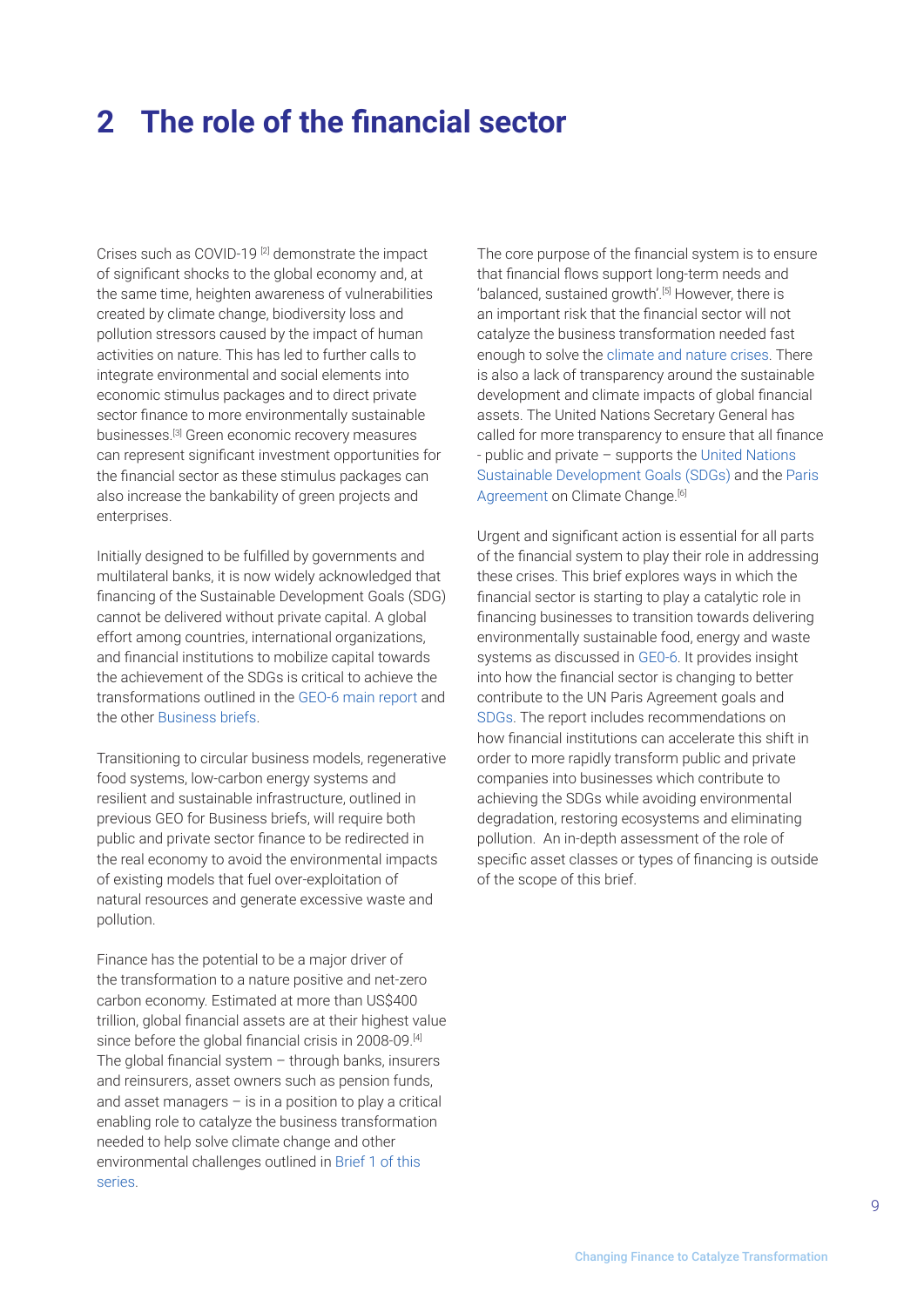# <span id="page-9-0"></span>**3 Financing change**

## **3.1 Finance as a catalyst to change the impacts of economic activity**

A transformed global economy that is circular, inclusive, generates decent employment, and does not result in environmentally degraded ecosystems requires a significant shift of financing towards renewable, circular and non-polluting technology business models. The private financial system facilitates the exchange of funds, goods and services between individuals, businesses and governments, including by allocating capital, diversifying risk and mobilizing and pooling savings. The financial system's main environmental and social impacts are indirect and result from the actions of the businesses that receive financing. In this way, financing can support the transformation of economic sectors towards a [nature-positive economy](https://www.weforum.org/agenda/2021/06/what-is-nature-positive-and-why-is-it-the-key-to-our-future/) in which climate is stabilized, critical ecosystems are protected and restored and pollution is eliminated to increase the natural system's resilience.

Financial institutions are also developing approaches to **food systems transformation** through initiatives such as the Good Food Finance Network, which is developing financial instruments and strategies to generate food systems that sustain the health of people, nature, and economies, and includes a pledge, launched during the COP 26, by 30 financial institutions with USD 8.7 trillion in assets to eliminate agricultural commodity-driven deforestation in their portfolios by 2025 [7]. Financial institutions are starting to contribute to [food systems transformation \(brief 3\)](https://www.geo-business-report.org/) by:

- allocating financing to catalyze new businesses, such as companies providing [plant-based foods](https://www.bbcgoodfood.com/howto/guide/what-plant-based-diet);
- scaling up sustainable, organic and regenerative agricultural loans and investments;
- undertaking engagement to transform existing business, such as upstream companies which can strengthen practices in supply chains to stop deforestation through minimum standards and transparency; and
- raising awareness and developing policies to advocate for more sustainable decision-making across stakeholders.

There is growing awareness of the positive impacts of [regenerative agriculture](https://www.holganix.com/blog/top-5-benefits-of-regenerative-agriculture-infographic) on soil health, biodiversity and climate, with new carbon and biodiversity markets emerging linked to agricultural policy and enhanced by monitoring via new technologies.<sup>[8]</sup> Specific finance in this area remains nascent, with the need to transform mainstream financing of production, processing and sourcing across forestry and agricultural value chains to build in nature-positive impacts and benefits.<sup>[9]</sup>

For financial flows to help future proof infrastructure, financial institutions are starting to scale up financing for "green/new infrastructure" (community solar, microgrids, wind farms) and include transformation of grey/traditional infrastructure where feasible (pipelines, older utilities, airports, etc.) . Including climate adaptation criteria in the financing for water and urban infrastructure is critical for resilient cities facing longer term water shortages, more frequent and severe storms and sea-level rise. Financing new infrastructure that will still be in place in 2050 needs to include enabling infrastructure such as renewable energy, nature-based solutions or electric vehicle charging stations.[10]

Financial institutions are starting to provide financing with **circular economy** criteria for assessing business models, technologies or projects that enhance circularity and the resource efficiency of material flows while promoting restorative and regenerative business practices. Recently analyses show that the total amount of assets managed through public equity funds with a circular economy focus increased 6-fold to over USD 2 billion in 2020, with a potential for significant scale up.<sup>[11]</sup> Moreover, the circular economy could stimulate savings of USD 700 billion in global consumer good materials,[12] while shifting from a linear approach of "take, make, waste" to circularity could produce additional economic growth of as much as USD 4.5 trillion by 2030.[13] Analyses such as these help identify the risks associated with continuing to rely on linear economy models and the opportunities related to shifts towards circular business models.

However, market practice is still at the early stages of circular economy financing and is likely to accelerate as financial institutions integrate financing for the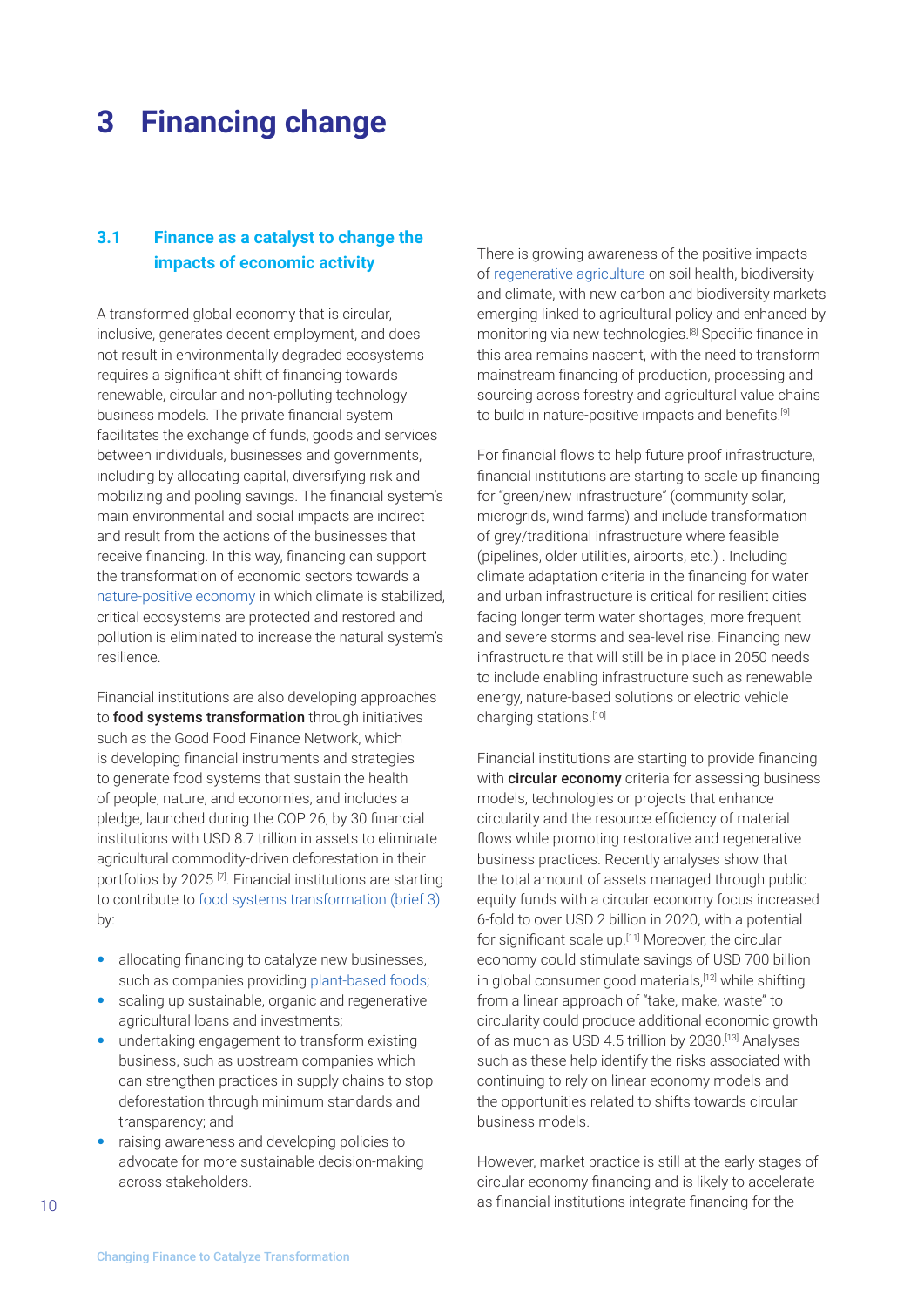<span id="page-10-0"></span>transition to a circular economy into decarbonization plans.[12] By adopting circular economy principles, indicators and metrics, companies can generate new sources of revenue, reduce costs, spur innovation, increase resource security, and mitigate risks from material use, pollution and waste. Companies across sectors that apply the 9-R circularity concept of Refuse, Reuse, Reduce, Redesign, Repurpose, Remanufacture, Repair, Refurbish, Recycle [14] will increasingly be well positioned for capital raising, direct financing and investment as financial institutions recognise their competitive advantage during the transition to a low carbon, circular economy.

Exploring innovation and new business models creates challenges for financial institutions which typically base decisions on experience with existing clients in familiar industries. They need to overcome a 'familiarity bias' that favours incumbents and potentially hinders more transformative and disruptive financial innovation, while incurring unintended social impacts such as increasing the gender gap.<sup>[15]</sup> Creativity on environmental sustainability issues is needed to shape a financial sector that will transform the economy fast enough to deliver the positive environmental and social benefits that are urgently needed.

For example, in terms of the long-term dynamics for addressing climate change, data on the cost of carbon abatement demonstrates the underlying financial benefits of energy efficiency business models and the relative advantage of solar and wind over fossil fuel energy with carbon capture and storage (CCS). These insights should normally spur a rapid shift from investors in traditional technologies and sectors towards those long-term profitable investments in sustainability technology. However, the familiarity bias that pushes financial institutions towards incumbents and traditional investments can often be reinforced by regulatory capture (for example, in the form of fossil fuel subsidies). The result is that fewer transactions in emerging sectors and business models are made, and less transformative investments happen in new business sectors and technologies. However, there is potential to use the close relationship with existing clients to encourage the allocation of "business as usual" capital towards "green" projects or "new business" to finance transformative change.

### **3.2 Financial products and services**

### **3.2.1 Financing solutions**

A paradigm shift is under way in the private sector, with sustainability becoming a decisive factor in financing and an imperative for businesses to access third-party financing (debt or equity). Companies with sustainable projects and those transitioning to sustainable business models stand to gain from increased access to financial products and services that favour environmentally sustainable projects, strategies and performance. The range of financing products and services that financial institutions can deploy to drive the transition to an environmentally sustainable economy and implement targets is wide and varied, and includes short-term working capital and trade finance, risk management products such as insurance, guarantees and hedging instruments, and longer-term financing such as equity and debt. Approaches to providing this finance also vary, including project finance, syndication, collateralized obligations and private placements, with certain financial institutions choosing to provide a wide range of financing products and becoming so-called 'universal banks'.

Financial institutions are starting to deploy financial products and service offerings to clients to transform companies in areas such as decarbonizing energy systems; resource-efficient circular economy business models; nature-positive, regenerative food and agricultural production; and green infrastructure.

Developing innovative financial instruments and realigning existing financial instruments are key to supporting sectoral transformations.<sup>[16]</sup> Financial products that aim to catalyze change include:

- Environmental, social and governance (ESG) funds;
- green mortgages;
- sustainability-linked loans;
- sustainability-, green-, social impact-, gender and transition bonds;
- impact investments; and
- nature-based financial solutions.[17]

Issuance of green, social, sustainability and sustainability-linked bonds is set to reach USD 1 trillion in 2021.<sup>[18]</sup>

Banks can also directly influence environmental performance through covenants and conditions that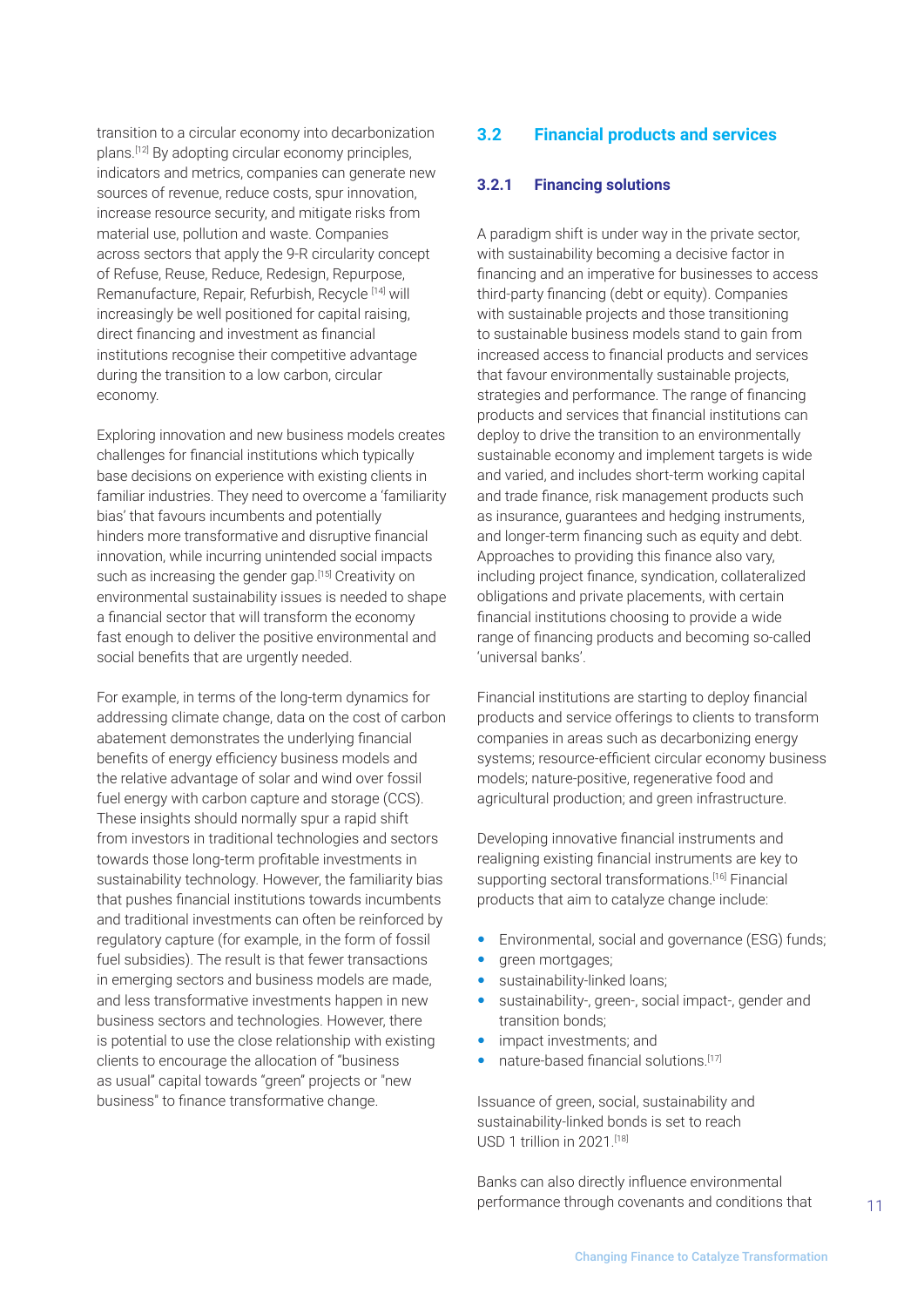are in place for the duration of the loan. For example, this could apply to the monitoring and enforcement of non-financial risks: in the case of fisheries, banks could insist that borrowers were using sustainable fishing practices to prevent the risk of regional overfishing; or in the case of agriculture, farmers in drought-prone areas could be encouraged to use good water management practices.

Financial institutions can provide incentives for companies to invest in business opportunities for transformative innovation. Linking financial product features to environmental and social performance is an emerging practice which enables financial institutions to directly influence the behaviours and performance targets of companies and individuals. For example, sustainability-linked loans offered by banks to companies may vary the interest rate based on sustainability performance measured by ratings agencies, certifying bodies or audited environmental /social performance indicators, including those on gender equality. To support emerging business models, banks may reconsider what they can accept as collateral – for example in valuing what might be previously considered as 'waste' streams, instead as considered as 'feedstock' in circular business models, or using future income streams from carbon credits in project finance transactions.

As intermediaries, financial institutions must often consider multiple client groups. Green mortgages can incentivize property owners by linking interest rates and amounts that may be borrowed to energy performance labels and commitments on energy retrofits. Financial institutions can structure environmentally and socially focused financial products for retail customers, or green bonds for institutional investors. Advantageous pricing can incentivize clients to improve environmental or social performance. These differences in pricing are already showing up in bond issuance.[19]

Meaningful engagement with companies by investors and banks can take to drive positive environmental and social impacts across portfolios. Financial institutions have influence through channeling finance to corporations that sit at the top of value chains that can foster environmentally sustainable production through their supply chains and environmentally sustainable consumption across consumers.

Insurers are integrating ESG metrics into underwriting practices and developing insurance solutions to enhance environmental, social and governance

performance across the system, leading to greater resilience. As risk managers, insurers and investors, the insurance industry plays an important role in promoting environmental sustainability and tackling risks, including climate change, biodiversity loss and pollution. Insurance products are likely to play an important role in providing collateral to open up new environmental markets, while providing opportunities for innovative ways to close the gender gap by targeting their products to women.[20] Initiatives such as the insurance Sustainable Development Goals [\(iSDGs\)](https://www.youtube.com/watch?v=n8j981mFGa4) aim to develop approaches that utilize insurance products and solutions to support the SDGs.

For businesses, compliance is the minimum expectation for a social license to operate. Financial institutions need to consider management of positive environmental impacts alongside integration of ESG factors within their overall risk management. Across a healthy future-oriented portfolio, financial institutions may have to consider a balance between investments and loans that are either:

- 'compliant' –subject to ESG risk assessments and from a sustainability point of view are seen to 'do no harm';
- 'incremental' contributing to the transition but still part of today's mature business-as-usual economy; or
- 'transformative' catalyzing business models and technologies that are capable of propelling us towards a regenerative and circular economy in the decades ahead. Not only are these the areas where most financing gaps presently exist, they arguably represent the most fertile area to develop the industries of the future.

Financial institutions may need to co-innovate with standard setters to advance common taxonomies for sustainable economic activities and standards for comparability and transparency in sustainable finance product development. Common classification systems for sustainable economic activities can enable different types of financing to be shifted towards new catalytic companies that seek to deliver positive impacts or shifted towards existing transitioning companies that are moving towards environmentally sustainable business models.

Financial institutions need to create mechanisms that scale up sustainability financing at a pace that matches the needs of society, while reducing the financing of unsustainable activities. For example,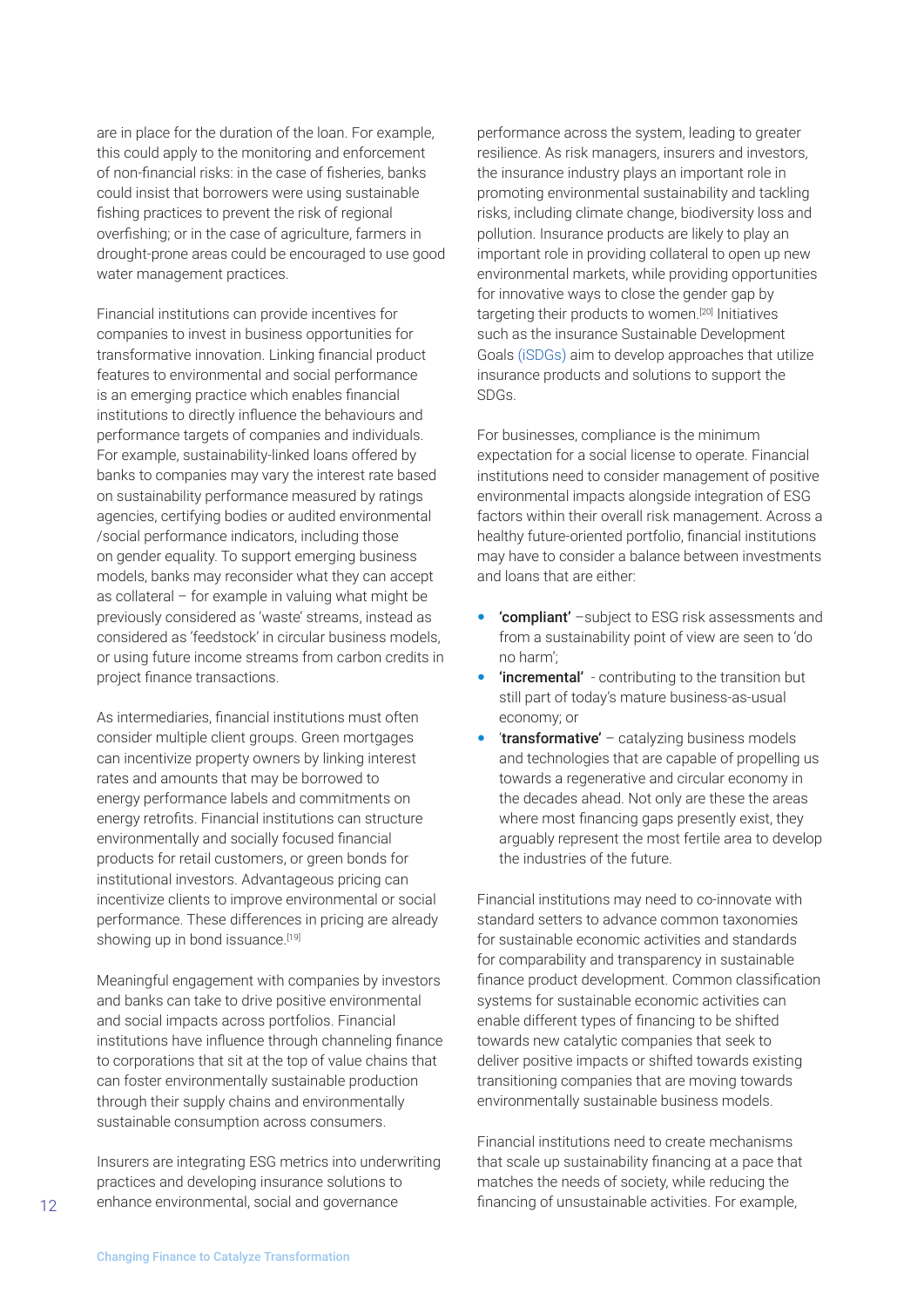<span id="page-12-0"></span>where potential investments are too small or risky, financial institutions can use strategies such as financial engineering and blended finance (see section 3.4.2) to make them more feasible.<sup>[21]</sup>

#### **3.2.2 Financial inclusion and digital technology**

Financial inclusion initiatives by banks and asset managers can be accompanied by financial education programs to improve financial health and build the capacity of clients to avoid unsustainable debt. Banks are increasingly setting targets to address social issues, include financial inclusion and financial health and gender equality<sup>[22]</sup> that will contribute significantly to the overall sustainability of the financial system.

In addition, the financial sector has used needs-based research to develop several solutions to address gender equality. These include non-financial support alongside financial services to women's businesses that deliver sustainability outcomes, equity funds dedicated to investing financial institutions that invest in women's businesses ([Women's World](https://www.womensworldbanking.org/)  [Banking\)](https://www.womensworldbanking.org/), sustainability bonds that include a gender focus [\(International Finance Corporation \(IFC\),](https://www.ifc.org/) while also working towards gender parity at all decision-making levels in the institution (EDGE). The International Capital Market Association, the World Bank's International Finance Corporation (IFC) and UN Women published a guide to using sustainable debt for gender equality in November 2021.[23] Research in the venture capital industry, where many opportunities for sustainable investing lie, shows that gender-balanced teams have better returns and that female partners invest in almost twice as many female entrepreneurs than male partners.[24] Yet "women hold only 10 per cent of all senior positions in private equity and venture capital firms globally, and women-led enterprises received less than 3 percent of global venture capital in 2017".[22] Additionally, there is a need to scale up provision of sustainable, genderresponsive digital finance including for micro-, small and medium-sized enterprises.

Financial technology (fintech) has also been a key disruptor by revolutionizing how payments are made and has contributed to greater financial inclusion. Digitalization has particularly increased financial inclusion in Africa and Asia. Technology can support more diverse and inclusive investment, enabling more people to access positive environmental and social impact products. Crowdfunding is frequently applied to support community investment, for example in

the new range of crowdfunded municipal green bonds offered by [Abundance \(UK\).](https://issuers.abundanceinvestment.com/local-authorities) Crowdfunding can also demonstrate the link between investments and the [SDGs](https://sdgs.un.org/goals) – such as with [La Bolsa Social](https://www.bolsasocial.com/) (Spain). Integrating environmental and social sustainability into digital transformation initiatives is important for addressing risks such as digital exclusion, unconscious bias, lack of transparency and privacy as well as environmentally unsustainable data-mining costs.

Given the increase in the range of sources and granularity of data for assessing the environmental and social performance of companies, artificial intelligence (AI) can play an increasing role in environmentally and socially sustainable asset allocations. For example, The Singapore government has launched a national AI platform to identify 'greenwashing' and assess the environmental impacts of companies. In pension funds, where beneficiaries express preferences for sustainable investments, fintech and artificial intelligence opens up the possibility of meeting investor requirements through active or passive investment funds.

Often the rules of the financial system, which are designed to control traditional business practices, can be a barrier to innovation. Therefore, the role of regulatory sandboxes, where regulators work in an explorative collaboration with fintech entrepreneurs and innovators can help address these challenges. Organizations such as [Fintech for Good](http://www.fintechforgood.com/) and [Finance](https://financeinnovationlab.org/)  [Innovation Lab](https://financeinnovationlab.org/) help support and incubate new entrepreneurs and approaches which go beyond transactional efficiency and help achieve social and environmental goals.

In some cases, technology can be applied within market sectors that open up new possibilities for sustainable investment. For example, companies such as [Earthbanc](https://earthbanc.io/impact-screening-process/) and [Landcore](https://landcore.org/about) both employ satellite imagery to determine the carbon sequestration of agricultural land – enabling the potential to structure investment products based upon the availability of carbon credits and other environmental and social sustainability outcomes. In these cases, blockchain technology opens up the possibility of reducing costs of transactions and facilitating more distributed investment.[26]

New financial technology need not only be considered as competition for existing financial institutions but as an opportunity for partnership. Most fintech companies lack scale, therefore partnering with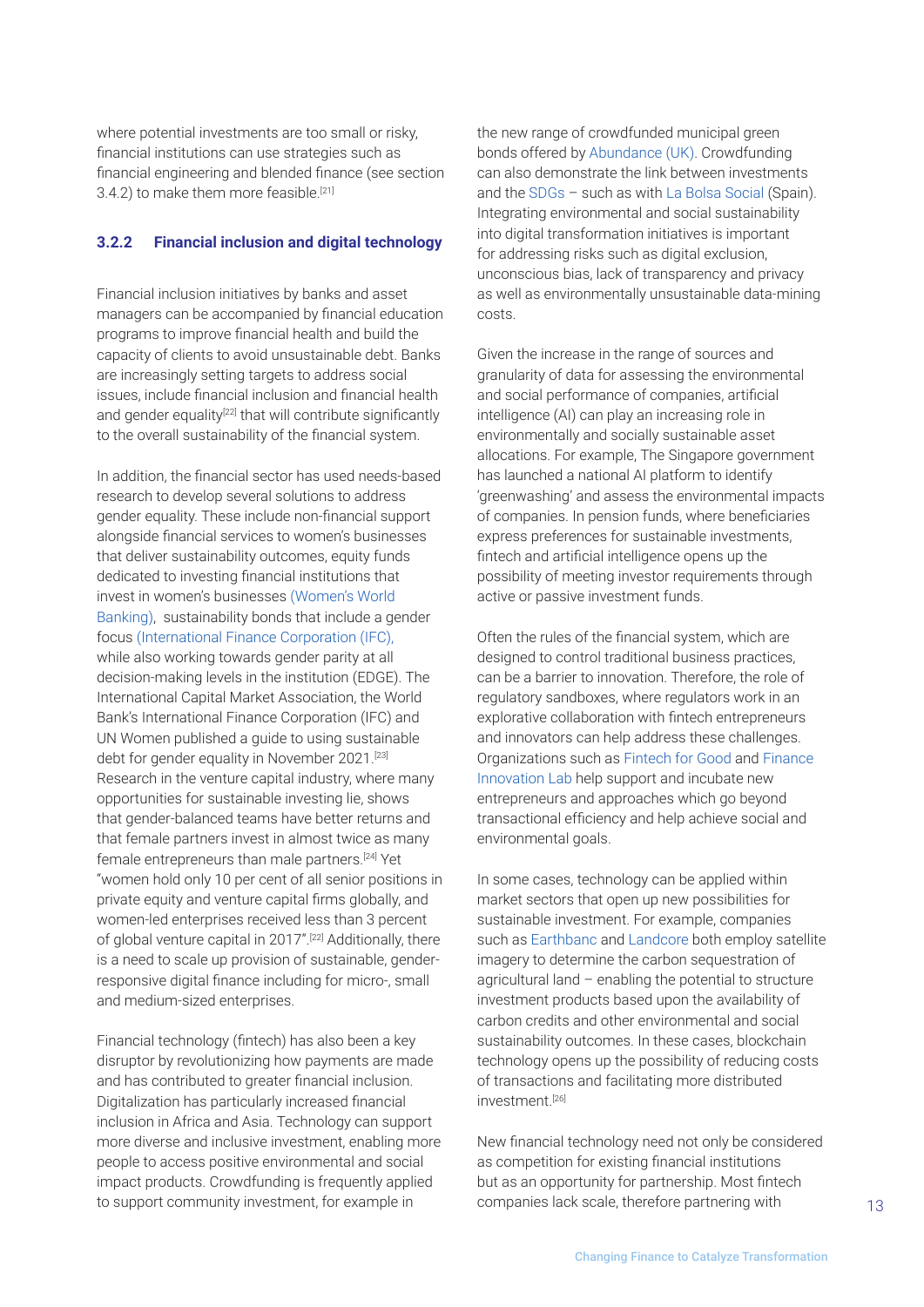<span id="page-13-0"></span>established, well-trusted financial institutions can be beneficial. Such partnerships have emerged across a range of different products and services, including apps that help clients of financial institutions to reduce their own [carbon footprints.](https://cfp.nl/en/2019/07/23/lloyds-banking-group-to-pilot-app-to-help-reduce-businesses-carbon-footprint/)

### **3.3 SME access to sustainable finance**

Fintech solutions such as advances in mobile money, fintech services, and online banking have helped small- and medium-sized enterprises (SMEs) to access finance.<sup>[27]</sup> SMEs are a cornerstone of economies in most countries and the prospering SME sector is often a key actor for environmentally sustainable, inclusive economic growth. These enterprises are also an important sector in emerging market economies, representing between 30 to 37 per cent of all SMEs (8 million to 10 million women-owned firms) in emerging markets.<sup>[28]</sup> However, access to finance, accompanied by limited financial education and lack of regulatory measures to support expanded access, are limiting SME growth.

Although many financial institutions have integrated finance for SMEs in their strategies, the diversity of SMEs within national economies needs to be supported by a similarly diverse ecosystem of financial institutions [29] focused on local and marketspecific needs. Retail banks can provide products such as green lending to SMEs to make progress on key sustainability issues such as energy-efficient buildings and operations.

Beyond access to products and services, SMEs also require adequate support through a relationship approach - which can often entail adapting approaches with local knowledge and providing access to advice on business transformations (such as how to integrate environmental practices).

Expanding SME access to finance without consideration of sustainability performance has contributed to worsening environmental and social impacts, especially in developing countries, associated with the cumulative impacts of SMEs on climate change, biodiversity loss, pollution, child labor, and other issues.[30] These issues can be mitigated in countries with strong regulatory systems that ensure environmentally and socially sustainable SME growth, however in many countries such a regulatory system is weak.

In many instances, financial institutions have been gradually developing relevant policies and tools for the SME sector, including financing with criteria for environmentally and socially sustainable factors. Some multilaterals, such as the European Bank for Reconstruction and Development, and the Dutch entrepreneurial development bank FMO, [25] have actively supported this process and influenced such strategies in the commercial financial sector.

Financial institutions play a role in supporting both job creation and environmental sustainability in line with the [SDGs](https://sdgs.un.org/goals). Recovery programs for COVID-19 have illustrated the trend toward "building back better", which in some cases has meant supporting SMEs that are more environmentally and socially resilient and that have met relevant conditions to access to recovery finance. Additionally, finance is being channeled towards "greener" SMEs that embraced environmental and social innovation.[31]

In the long run, this may mean some creative destruction, where not all SMEs will survive if they are not able to adapt their business models to this new reality. Therefore, regulators must also think about programs that would allow for job creation in emerging sectors by providing support for training and livelihood restoration programs (similar to education for workers made redundant so they can shift to a new career), to facilitate a just transition to a lowcarbon, nature-positive, gender-responsive, inclusive economy.

Gender equality is particularly relevant when looking at the financing of SMEs. According to the World Bank, there is a significant gap of between US\$260 billion and US\$320 billion a year in the provision of financial services to SMEs with female ownership, restricting their growth and development.[32] Women and women's businesses form a critical element of supply and value chains within the circular economy and applying a so-called 'gender lens' can result in improved environmental and social outcomes. For example, women are estimated to make up 43 per cent of the agricultural labour force and are "profoundly involved in the production of food and cash crops worldwide, as well as in fisheries, forestry and livestock".<sup>[33]</sup> Interconnectivity across [SDGs](https://sdgs.un.org/goals) means that gender equality is also related to other outcomes, including education and environmental performance. The economic empowerment of women also significantly improves household development statistics such as education and health, both of which are important SDGs.[34]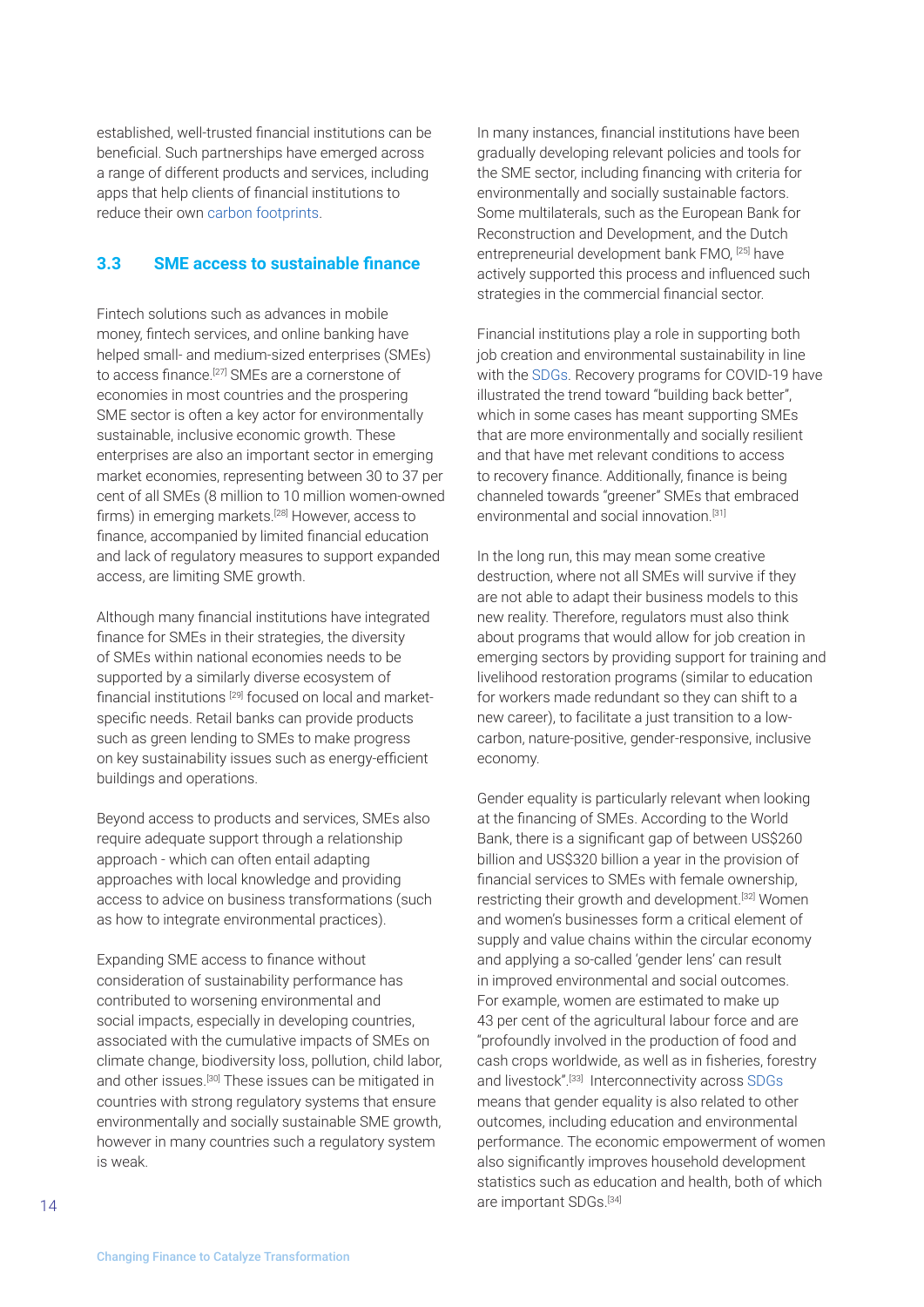<span id="page-14-0"></span>In the SME, microfinance, and housing finance sectors, the trends are to leverage local financial sectors in targeted regions or countries and, so far there has been limited space for global investors to participate. This potential can be unlocked by creating favourable conditions for investment enabling multilaterals to shift toward supporting governments in enacting corresponding reforms as well as spearheading sustainable innovation in the SME sectors to increase the "supply side" of sustainability investments beyond infrastructure.

### **3.4 Gaps in financing and responses**

#### **3.4.1 Public financing to mobilize private finance**

Before the 2020 COVID-19 crisis, efforts to ensure adequate financing levels for the 2030 Agenda were insufficient, with a persistent annual financing gap for the [SDGs](https://sdgs.un.org/goals) of US\$2.5 trillion.<sup>[35]</sup> Since the crisis, this financing gap has increased to US\$4.2 trillion in developing countries.[36] Yet, this still means that shifting just 1.1 per cent of the total assets held by banks, institutional investors or asset managers would be sufficient to fill this gap in SDG financing **(Figure 1)**.[37]



Around US\$1.9 trillion of some US\$3.5 trillion per year in SDG financial flows on average come from private sources, however, financial systems vary from country to country, resulting in varying degrees of financial sector development and therefore varying 'gaps' in the provision of financing products and approaches. The lowest-income countries tend to have the [largest SDG](https://www.ifc.org/wps/wcm/connect/842b73cc-12b0-4fe2-b058-d3ee75f74d06/EMCompass-Note-73-Closing-SDGs-Fund-Gap.pdf?MOD=AJPERES&CVID=mSHKl4S)  [financing gaps](https://www.ifc.org/wps/wcm/connect/842b73cc-12b0-4fe2-b058-d3ee75f74d06/EMCompass-Note-73-Closing-SDGs-Fund-Gap.pdf?MOD=AJPERES&CVID=mSHKl4S). Regionally there is a particularly large financing gap for Africa of US\$1.3 trillion per year.[38]

As countries' financial systems develop, they can gain access to a broader variety of actors, tools and instruments across public, private, domestic and international finance to support financing the transformation towards achieving the 2030 agenda, using what is called transition finance.<sup>[39]</sup> The World Bank assesses financial sector development in terms of depth, access, efficiency and stability.<sup>[40]</sup> Shortcomings in any of these areas of a country's financial system creates gaps that could hamper the system's ability to deliver sustainability financing.

The gap in developing countries may be due to inherent country-risk which is not being sufficiently derisked through public or philanthropic sub-commercial investment. It can also be a function of the lack of experience and familiarity with investing in emerging and frontier markets, leading to a lack of risk appetite to make investments to adapt to climate change or address biodiversity loss or pollution and/or increase resilience to these impacts.There may also be a lack of understanding of the opportunities to deliver multiple benefits, such as decentralized renewable energy.

To help solve some of these challenges, public support can be directed through flows of funds from governments, multilateral development banks (MDBs) or other public agencies that help to de-risk investments. This can lead to product innovation within private financial institutions to create 'blended finance products' that provide complementary finance. This process could provide huge potential for financial institutions in the future. However, many of these instruments will require greater liquidity volumes (i.e. more cash) to increase uptake.<sup>[41]</sup>

Regional investors in emerging markets are also raising ambition in developing countries for environmentally sustainable and inclusive growth and can play a pivotal role in tackling climate change and other global environmental challenges such as biodiversity loss and pollution. Multilateral and bilateral finance institutions are well placed to provide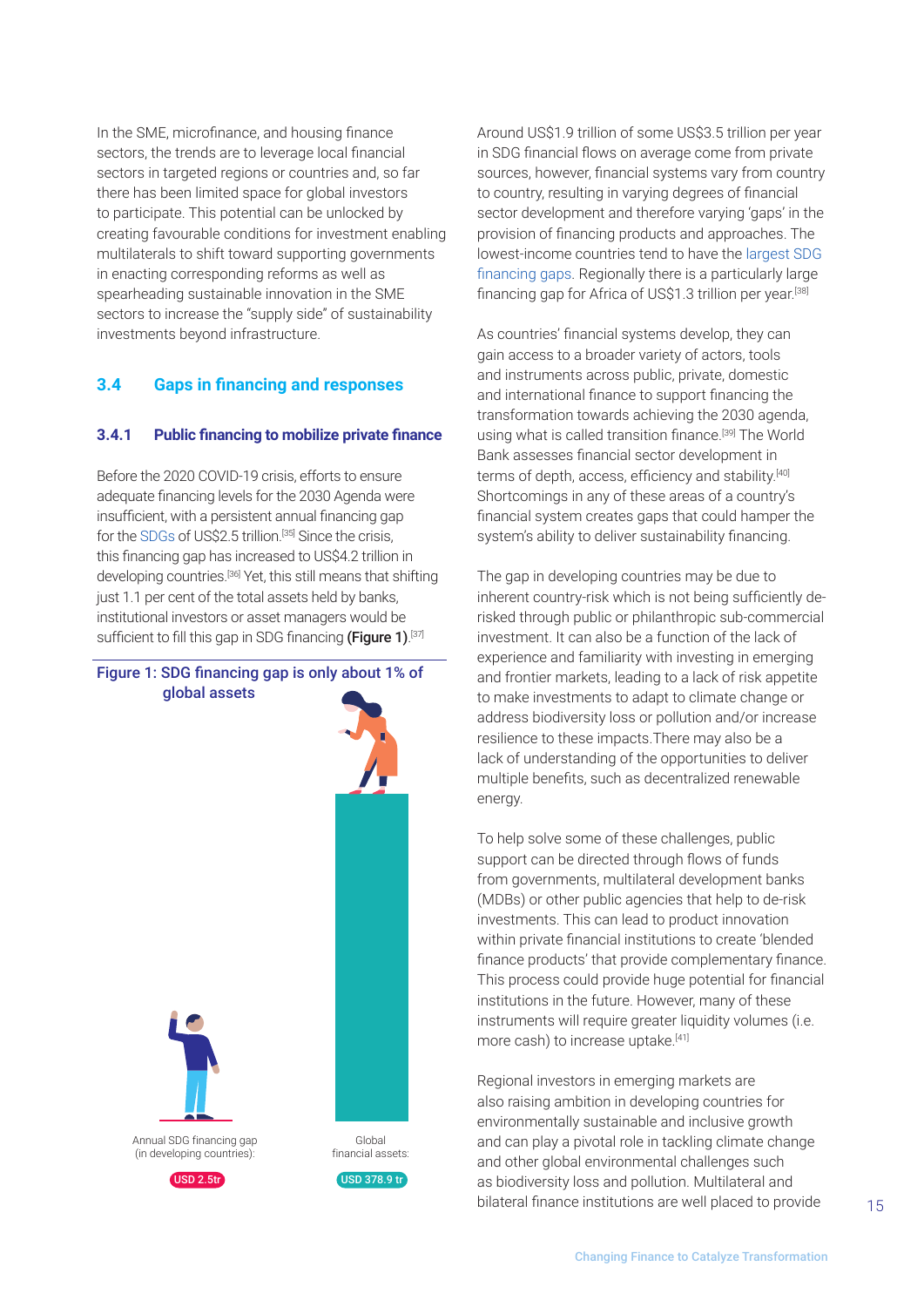finance for achieving the [SDGs](https://sdgs.un.org/goals) while unlocking private finance. Having often compartmentalized support to the financial sector in the past in their private sector financing arms, development finance institutions (DFIs) are increasingly developing new strategies to enable collaboration and co-investment between public and private sectors, thereby creating a stronger foundation for leveraging private sector finance towards a number of critical SDG areas. This is being achieved through both mainstreaming environmental and social sustainability in financing of large industry sectors and facilitating private sector engagement in specific areas such as climate adaptation, disaster risk financing, and biodiversity loss.

Another link between private sector investors and multilaterals that could be exploited is capital mobilization via treasury operations, e.g. issuance of green and – more recently – SDG bonds, by multilateral financial institutions that benefit from the fact that the entirety of multilaterals' portfolios can be classified as "environmental and socially sustainable finance". A variation on this is assistance provided to governments to structure sovereign sustainable development bonds for various targeted thematic areas (e.g. "blue infrastructure") where there is potential for investors to take part. Fiscal measures can provide additional support for environmentally and socially sustainable investment – for example by providing tax advantages for certain types of sustainability investments or removing fiscal support for polluting fuels.

The ability of multilateral financial institutions to leverage their long-standing strength in mainstreaming and deeply integrating environmental and social issues across their entire portfolios – combined with their ability to provide technical support on the ground – can attract private sector investors to place capital in emerging markets and developing countries with challenging conditions, where lack of regulatory oversight on environmental and social issues would normally be a factor for sustainability-minded financial institutions. Support from DFIs to enable the financial sector to contribute to achieving the [SDGs](https://sdgs.un.org/goals) can include making project financing more commercially viable, and growing their internal technical capacity to support operational commitments.

In July 2017, G20 finance ministers approved a set of principles that give multilateral development banks a framework for increasing private investment to support country development objectives.<sup>[42]</sup> The G20

Sustainable Finance Roadmap released in 2021<sup>[43]</sup> sets out actions to enhance the role of international financial institutions, including multilateral development banks, and public policy incentives for mobilizing private investment to support the implementation of the Paris Agreement and the 2030 Agenda. Multilateral banks, in their effort to maximize finance for development in the environmental and social sustainability space, are now scaling up capital flows for the commercial financial sector in developing countries through many avenues and strategies, such as:

- Creating markets and enabling environments (regulatory & policy reforms, supporting industries/ services);
- Developing platforms and business models that can be scaled across regions and sectors;
- Developing early stage projects and ventures;
- Supporting country-level PPP programs;
- Providing public and concessional resources for risk instruments and credit enhancements; and
- Providing concessional financing (also known as "blended" financing).

Priority operational areas of intervention range from large infrastructure to SME finance and affordable housing. There is the potential for infrastructure finance to move from the provision of multilateralbacked sovereign guarantees to investors toward creating multi-investor vehicles and funds where multilaterals will provide "start-up" capital.

To mitigate the risk of over-estimating the costs of developing new approaches, targeted public, philanthropic and specialist impact investment companies can play a role in priming the sector. This can help create the mechanisms for de-risking and appropriately structuring transactions to create momentum for new sectors to the point at which they have the critical mass to grow on their own, thereby reducing costs to a point where finance is commercially feasible. Impact investing has recently brought the commercial financial sector and traditional development finance closer together to maximize these benefits.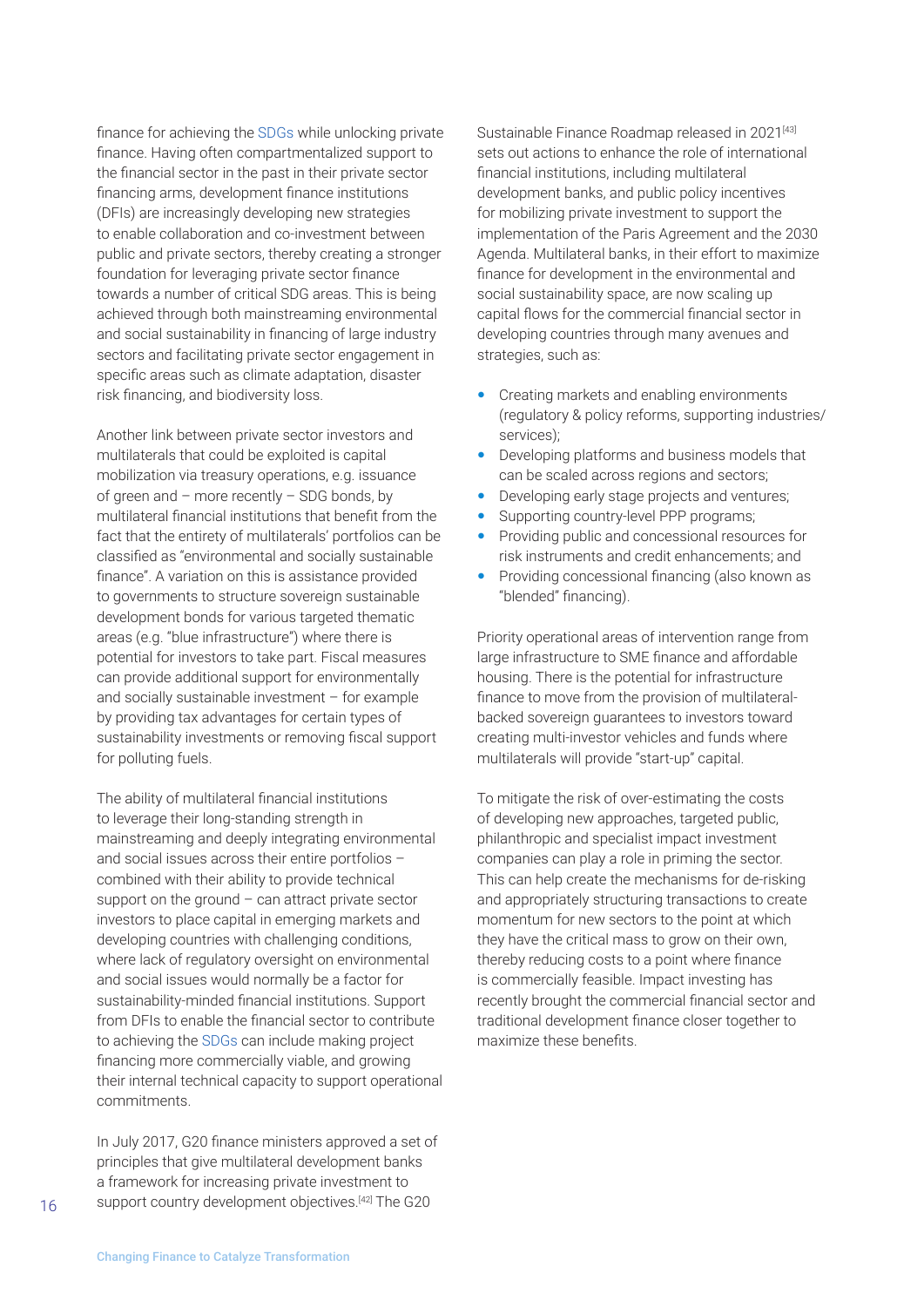### <span id="page-16-0"></span>**3.4.2 Blended finance**

Blended finance has emerged as a tool to address risks and facilitate private financing that can contribute toward the SDGs. Blended finance combines concessional financing—loans that are extended on more generous terms than market loans— and commercial funding. In these arrangements, relatively small amounts of concessional donor funds mitigate specific investment risks and help rebalance risk-reward profiles of pioneering investments that may not be able to proceed on strictly commercial terms.<sup>[44]</sup>

In this process, both public and private capital flows toward supporting environmentally sustainable and inclusive global growth in line with the [SDGs](https://sdgs.un.org/goals). This means that financial institutions need to be mindful that investment to support the achievement of [SDGs](https://sdgs.un.org/goals) does not automatically equal meeting their commitments to integrating ESG and environmentally and socially sustainable finance into their operations.

As the landscape for blended finance evolves, there will be major opportunities for financial institutions to co-create new markets in areas where previously risks were too high. This opportunity is dependent on creativity and collaboration with partners in order to design effective solutions for patient and/ or catalytic capital that address the world's most urgent environmental and social challenges. Many commercial financial institutions are embracing the SDG finance concept, by:

- mapping their portfolios to [SDGs](https://sdgs.un.org/goals);
- making voluntary commitments; and
- adopting SDG frameworks across asset classes including equities, fixed income, real estate and commodities.

As commercial financial institutions scale-up their SDG-related investments, they will need to maintain the connection to environmental and social sustainability issues. Any SDG investment framework must be looked at through a lens of channeling finance to true sustainable development activities with specific conditions attached to such financing to achieve sustainable development outcomes.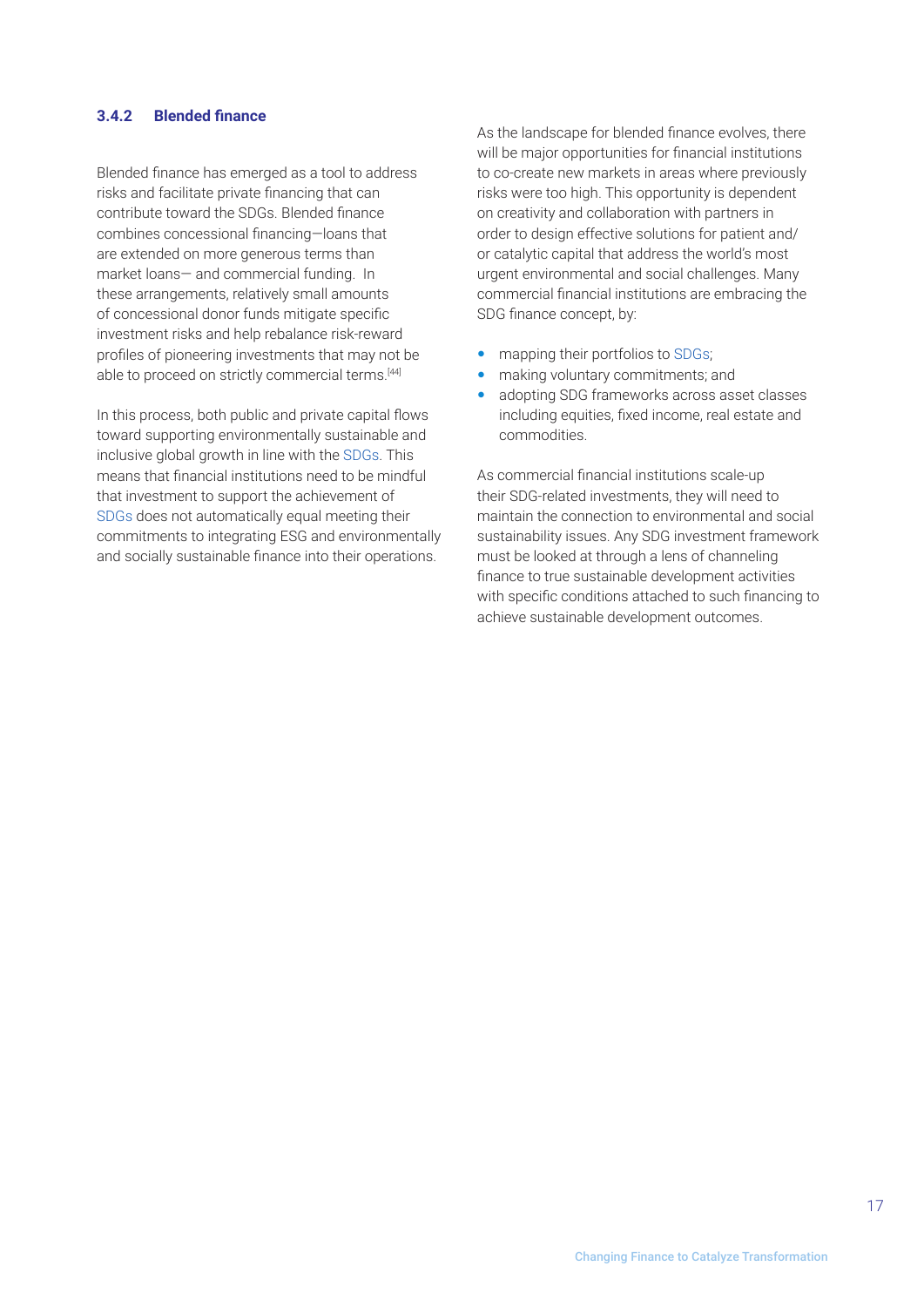## <span id="page-17-0"></span>**4 Changing finance**

Cross-cutting approaches are needed to transform the financial sector and realize the potential to stimulate the innovation and transformation that is desperately needed. In forming an integrated strategy, management teams can consider collaborating with peers to drive industry-wide capacity <sup>45]</sup> while developing the skills needed to drive this economic transformation. This section outlines approaches that financial institutions can take to accelerate the transition towards long-term sustainability.

Given the urgency of the need to transform to a nature-positive global economy, transformative rather than incremental change is needed in the world's financial system. Creating individual "green" instruments on the sidelines of the traditional financing is not enough. However, shortcomings in many areas of the financial system and the wider economy within which it sits create barriers to accelerating the transformation to address the GEO-6 findings (see Section 1). These barriers include but are not limited to: a lack of the necessary knowledge of environmental issues and green investment skills in the financial sector, weak oversight mechanisms, short-termism and information asymmetries.<sup>[46,47,48,49]</sup>

Understanding how the financial system can transform to reach a state of 'environmental and social sustainability' ', where the financial system is constantly adapting and responding to the everchanging needs of the environment and society, is an important step. To achieve sustainable development, the financial system needs to have four main characteristics: sufficient capacity, transformational leadership, accountability, and effective advocacy.<sup>[41]</sup>

### **4.1 Building capacity**

### **4.1.1 Voluntary industry approaches**

Financial institutions participating in voluntary initiatives are playing a critical role in providing frameworks and building momentum across the financial sector to align financing with the goals of the UN Paris Agreement and SDGs.

Early voluntary initiatives focused on risk management frameworks, such as the Equator Principles. These set out guidelines for banks' operational processes (for example to integrate environmental and social risks in due diligence processes for project finance) while also providing criteria for a minimum level of compliance. In the insurance sector, for example, 'Climate Wise' requires insurance members to annually disclose their firm's response to climate change through the ClimateWise Principles framework.

Voluntary approaches have played an important role in informing and testing new paradigms for incorporating sustainability considerations across financial institutions. The United Nations-supported [Principles for Responsible Investment \(PRI\),](https://www.unpri.org/) launched by the UNEP Finance Initiative and the UN Global Compact in 2006, has catalyzed organization-wide change across institutional investors, such as insurers and pension funds, which own the majority of public companies<sup>[50]</sup> and seek specific risk/return expectations across asset classes on behalf of beneficiaries.

The PRI founders coined the term environmental, social and governance (ESG) investments and provided the framework to mainstream this type of responsible investment. More than 3,000 institutional investors with assets under management of more than US\$120 trillion have signed the Principles and are working to incorporate ESG issues into investment analysis and decision making. Institutional investors that are PRI signatories undertake active ownership through shareholder engagement with companies to encourage investees or clients to improve ESG risk management and develop more sustainable business practices and contribute to catalyzing transformation.

Stock exchanges are also collaborating to create and develop sustainability investment instruments. [The Sustainable Stock Exchanges \(SSE\)](https://sseinitiative.org/) initiative, convened by [UNCTAD](https://unctad.org/), the [UN Global Compact](https://www.unglobalcompact.org/), [UNEP](https://www.unepfi.org/)  [FI](https://www.unepfi.org/) and the [PRI,](https://www.unpri.org/) provides a global platform for exploring how exchanges can enhance corporate disclosure on ESG (environmental, social and corporate governance) issues and encourage environmentally sustainable investment.[51]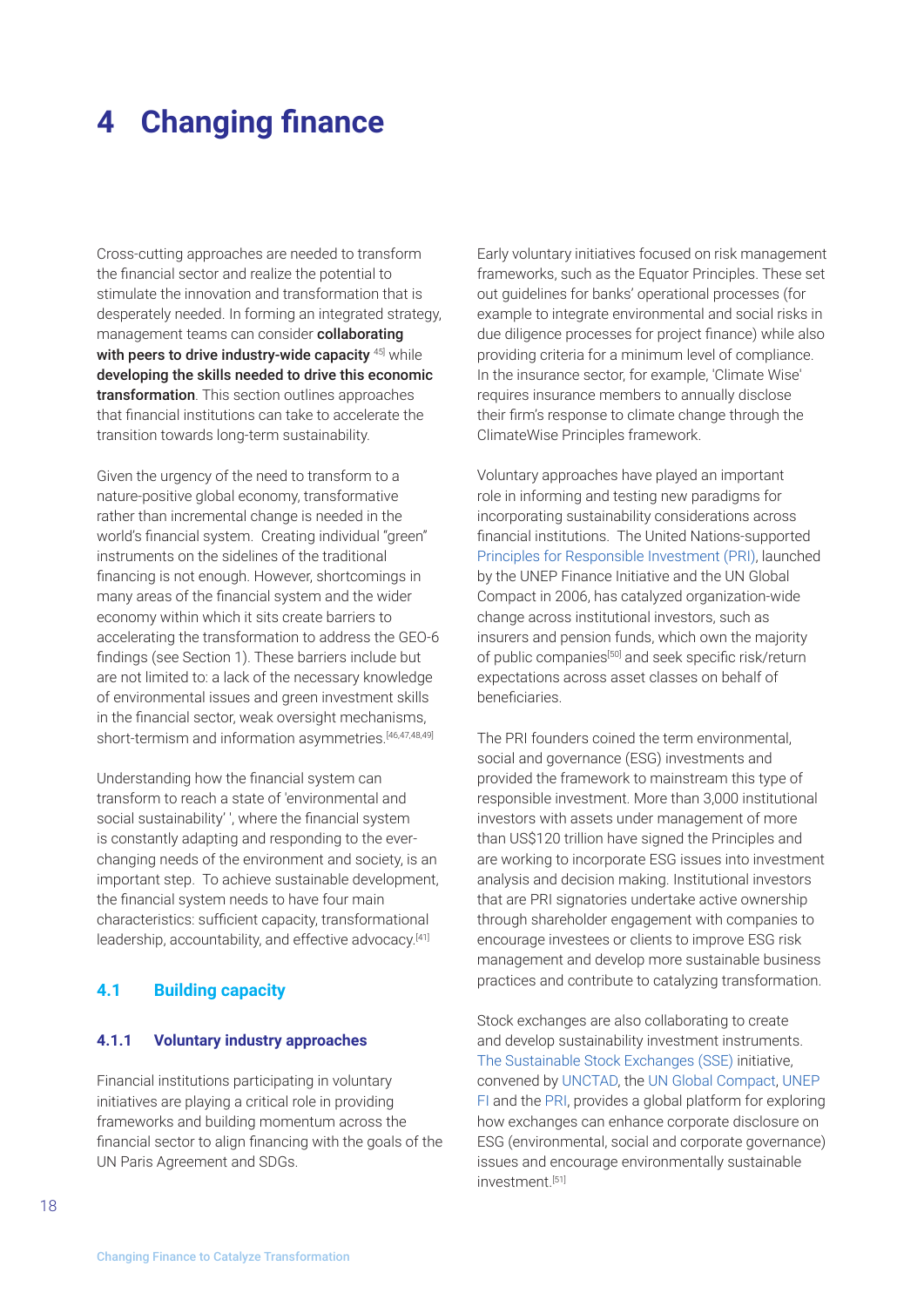<span id="page-18-0"></span>In the insurance industry, more than 100 insurers, covering quarter of world insurance premiums, are working to embed ESG issues into decision-making in the insurance business using the UN Principles for Sustainable Insurance, launched in 2012.

The nature of voluntary agreements in the financial sector is evolving to focus increasingly on impact. The Global Alliance for Banking on Values, launched in 2009, created a network of banks committed to accelerating social, cultural, environmental and economic transformation, with criteria for membership based upon 'social and environmental impact and sustainability [being] at the heart of the business model'.[52]

Voluntary initiatives are shifting from risk-based approaches to sustainability integration, allowing them to focus on aligning financing with the needs of society. More recent initiatives such as the [UN](https://www.unepfi.org/banking/bankingprinciples/)  [Principles for Responsible Banking \(PRB\),](https://www.unepfi.org/banking/bankingprinciples/) launched in 2019 by the UNEP Finance Initiative, combine process and content by committing signatories to align their business strategy with the [SDGs](https://sdgs.un.org/goals) and the [Paris Climate Agreement](https://unfccc.int/process-and-meetings/the-paris-agreement/the-paris-agreement), to increase positive environmental outcomes while reducing negative ones, and creating a cycle of accountability by requiring banks to set targets and report publicly on their progress. More than 260 banks or 40 per cent of the industry, financing both private and public companies and individuals, are signatories to the PRB and have committed to target setting as an important lever to ensure transformation in areas of significant impact such as climate change, biodiversity loss, financial inclusion and health, and gender equality. The report entitled 'Guidance on Gender Equality Target Setting<sup>'[53]</sup> sets out approaches to achieving gender equality goals under the Principles throughout portfolios. The PRB has sparked a shift in sustainable finance towards alignment with the Paris Agreement and SDGs based on target setting that is an evolution for the industry.

These sustainable finance frameworks have helped spawn, and today host, many of the latest voluntary leadership initiatives in the financial sector that target the climate crisis. The alliances are ratcheting up ambition to catalyze change across the financial system, in response to Article 2.1c of the Paris Agreement, which gave financial entities a mandate to align financial flows with a pathway towards achieving low greenhouse gas emissions and climate-resilient development.[54] Financing institutions are establishing science-based approaches to align financing with

a 1.5-degree pathway. These approaches are being developed to achieve adequate scale across the financial system.

The [UN-convened Net-Zero Asset Owner Alliance](https://www.unepfi.org/net-zero-alliance/) launched in 2019 set the gold standard for net-zero commitments, with asset owners committed to achieving net-zero investment portfolios by 2050, and establishing intermediate targets every five years in line with the Paris Agreement's goal of limiting warming to 1.5°C. This paved the way for the Glasgow Financial Alliance for Net Zero (GRANZ), [55] launched in the run up to the 26th Conference of the Parties (COP 26) as a global coalition of 450 financial institutions. This 'Race to Zero', with over USD 130 trillion of private capital, is committed to transforming the economy to net zero emissions by 2050. GFANZ will build on the pioneering work of the Net-Zero Asset Owner Alliance as well as the UN-convened Net-Zero Banking and Insurance Alliances, and the Net-Zero Asset Managers initiative. Together these initiatives are working to significantly strengthen the information, tools and the markets needed for the financial system to support the transformation of the global economy to achieve net zero carbon by 2050. Implementation approaches are being co-developed to achieve adequate scale across the financial system and ensure the credibility of pathways to drive change in the real economy.

Initiatives such as the [Science-Based Targets Initiative](https://sciencebasedtargets.org/about-us)  [\(SBTi\)](https://sciencebasedtargets.org/about-us) and [Partnership for Carbon Accounting](https://carbonaccountingfinancials.com/)  [Financials](https://carbonaccountingfinancials.com/) also help guide financial institutions to set targets or performance metrics needed to meet the requirements of the [Paris Agreement](https://unfccc.int/process-and-meetings/the-paris-agreement/the-paris-agreement) from an emissions perspective. Commitments are also being established for ecosystem restoration, including, among others, the [Finance for Biodiversity pledge](https://www.financeforbiodiversity.org/).

### **4.1.2 Upskilling for sustainable finance**

Commitments to leadership initiatives such as net-zero alliances can build momentum and knowhow for change across the industry. However, accelerating sustainable finance will also require the requisite skills and available time to make these changes in financial institutions. For example, many private financial institutions do not have the environmental, social and gender specialists that development finance institutions employ to inform their sustainability strategies and carry out due diligence and risk assessments across portfolios. These financial institutions also don't yet link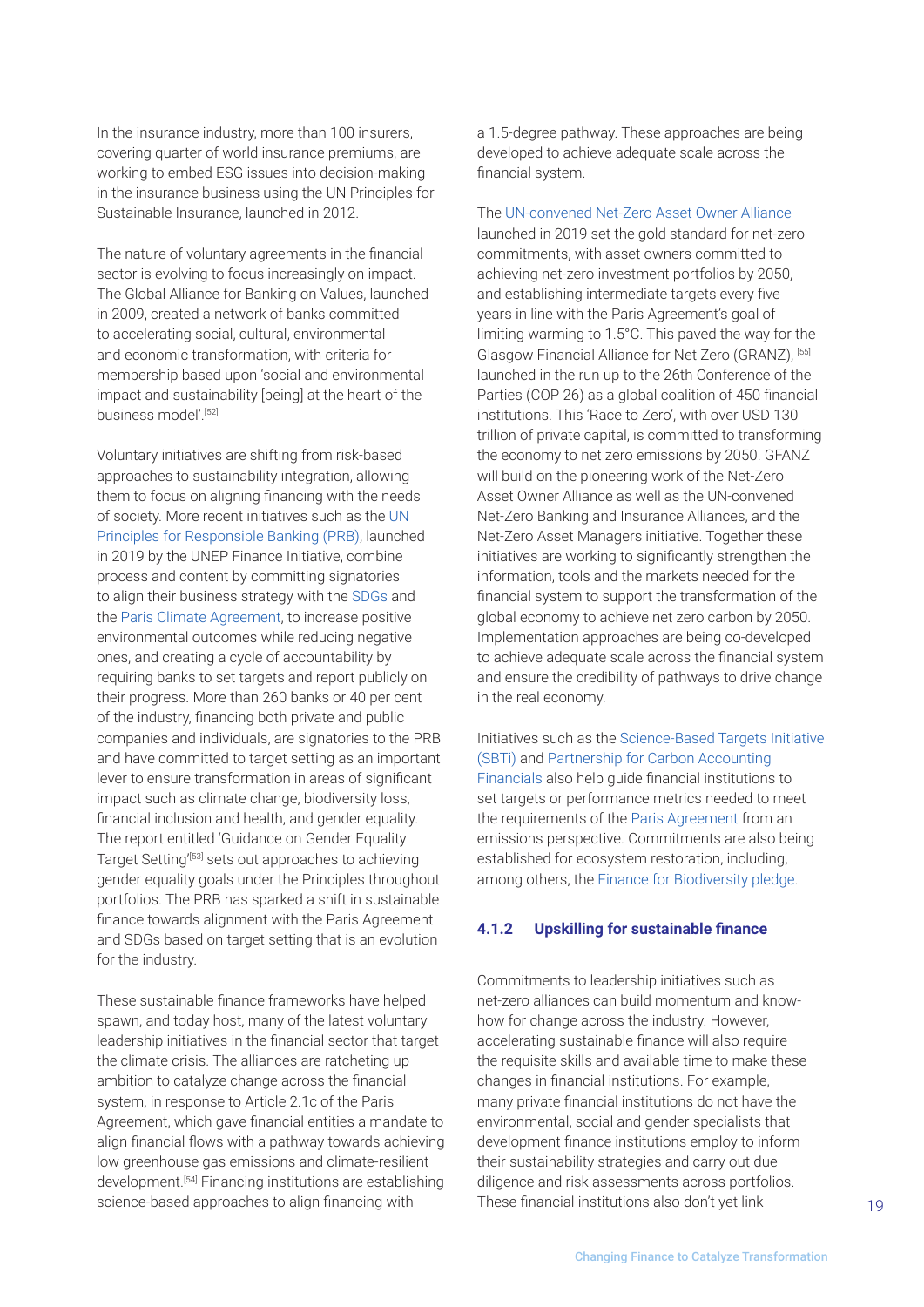<span id="page-19-0"></span>executive incentive plans to environmental and social sustainability performance, making it impossible for them to adopt performance metrics in these areas. To place sustainability at the core of finance, basic levels of knowledge and competency in the area of environmental and social sustainability need to be developed across all departments within financial institutions. The finance sector needs sustainability bankers, insurers, investors and regulators who are fully conversant and competent in understanding and managing environmental and social sustainability issues. These specialists should not just be in sustainability roles but should be active across the whole institution.

A growing number of environmental and social sustainability finance courses are being developed by universities and institutes worldwide, which can be built into comprehensive programs for sustainability education. For example:

- The [Chartered Banker Institute's Certificate in](https://www.charteredbanker.com/qualification/certificate-in-green-and-sustainable-finance.html)  [Green and Sustainable Finance](https://www.charteredbanker.com/qualification/certificate-in-green-and-sustainable-finance.html) (now delivered in 35 countries)
- Th[e Cambridge Institute for Sustainable](https://www.cisl.cam.ac.uk/centres/centre-for-sustainable-finance)  [Leadership](https://www.cisl.cam.ac.uk/centres/centre-for-sustainable-finance) and
- The [CFA Institute's Certificate in ESG Investing](https://www.cfainstitute.org/en/programs/esg-investing).

### **4.2 Transformational leadership**

Ethical and transformational leadership of financial institutions requires that inspirational, ethical leadership is added to the skills of supervisory and strategic management leadership within financial sector organizations.<sup>[56,57]</sup> Such leadership results in change because transformational leaders

### "inspire people without using coercive power and authority – they are enablers who engage with people, giving them headroom to perform".<sup>[58]</sup>

At the same time, ethical leadership helps ensure that this change reflects the sustainability values and norms inherent in a company's accountability framework. Intent is a central aspect of initiatives such as the ['Operating Principles for Impact](https://www.impactprinciples.org/)  [Management'](https://www.impactprinciples.org/), and transformative, ethical leadership is required for such initiatives to be pervasive across a financial institution's operations. The way in which financial institutions are trying to integrate sustainability through personal leadership include:

- shifting mindsets;
- building buy-in;
- influencing relationships'
- navigating power dynamics; and
- creating enabling organizational structures.

Making real progress in these areas determines the eventual success of organizations in achieving real change.<sup>[59]</sup>

Business leaders need to ensure environmental and social sustainability is embedded in core strategies, operational processes and learning and development programs that underpin the company's competencies, values and culture. Environmental sustainability needs to be addressed in the governance systems of financial institutions, with adequate resourcing to ensure internal capacity to integrate environmental sustainability into decisions and operations across areas including management, risk, legal, corporate or retail banking, asset management, underwriting and communications.

Sustainability-focused capacity building initiatives need to become commonplace in the sector. Decision-makers need to align time horizons and risk assessments more closely with stakeholder expectations. Financial institutions motivated by short-term financial gain at the expense of long-term environmental impacts can harm business strategies that are focused on a nature-positive future. Shortterm linear use of finite resources is incompatible with sustained longer-term growth.

### **4.3 Accountability for impacts**

Financial institutions need to understand the environmental and social sustainability impacts of companies they invest in, lend to or insure, as well as the impact of environmental and social risks on companies in their lending, investing and underwriting portfolios. Continuing to allocate trillions in private sector financing towards business as usual practices risks driving more environmental degradation and worsening social impacts such as inequality [60] that current economic models treat as externalities.<sup>[61]</sup> Failure to adequately identify and price these externalities, along with a focus on short-term returns, can undermine long-term value creation and result in marginalizing or even excluding social and environmental effects. The risks that business activities pose to the environment and society, known as 'double materiality', can be recognized as material over the longer term, through the effects of sustainability issues such as climate change,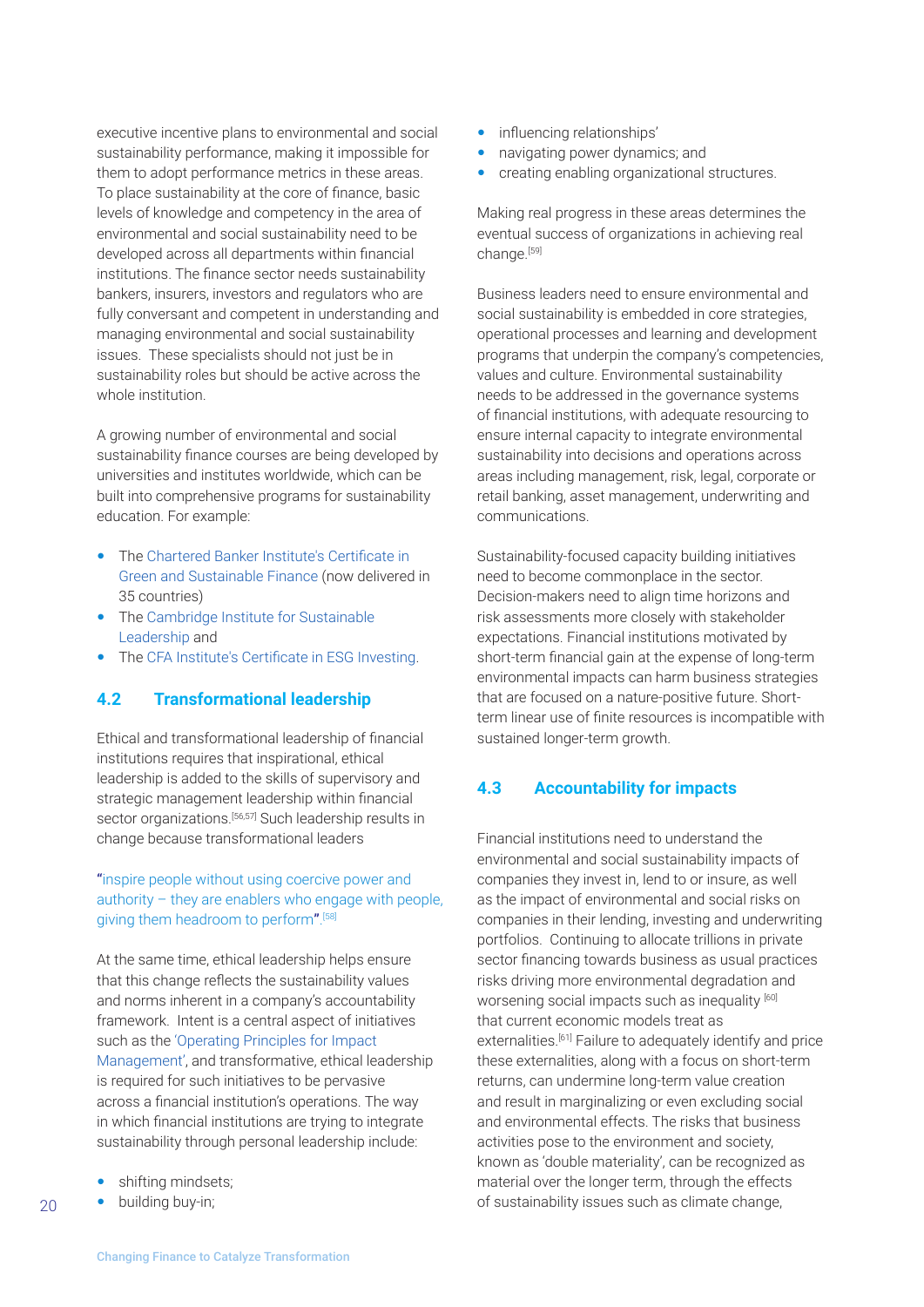biodiversity loss, pollution and inequality on economic activity.[5]

Banks, insurers and investors involved in voluntary industry initiatives are increasingly demanding decision-useful sustainability information from corporate disclosures, as they increase their own accountability and transparency around portfolio impacts. Through cycles of monitoring and disclosure, financial institutions can ensure more meaningful stakeholder engagement to drive continuous improvement. Disclosed information will also likely be scrutinized by stakeholders – employees, investors, clients, regulators, peers and NGOs. The extent to which impact and environmental, social and governance (ESG) reporting provide insight into decisions and stakeholder inputs will be key factors in determining how a financial institution constructively engages in dialogues that could lead to productive co-creation. These dialogues could help a financial institution define its sustainability strategy – whether towards the achievement of [SDGs](https://sdgs.un.org/goals) or setting a net-zero carbon target to support the climate transformation.

Full accountability in the financial sector requires science-based performance parameters, transparency and independent oversight of financial sector players, and a system of sanctions discourage business as usual approaches while providing rewards for transformative performance.<sup>[62]</sup> Value driven and science -or evidence-based performance metrics are the starting point for accountability since they provide the guiding 'north star' for decision-making. At a minimum, to be effective, the metrics should be:

- objective and achievable;
- **•** developed through a multi-stakeholder process;
- encourage continual improvement; and
- include an independent, third-party verification process [\(ISEAL\).](https://www.isealalliance.org/)

Such parameters are already present in the financial system, due to both voluntary and regulatory efforts.

Identifying and quantifying the sustainability impacts of particular approaches to financing is a critical first step in enabling financial institutions to increase capital that supports positive environmental and social impacts (including gender equality) and decrease capital allocated towards activities that cause negative impacts.

Given the financial industry's demand for reliable sustainability information to integrate into decisionmaking, coupled with low internal capacity, the past few years have seen exponential growth in the production and analysis of environmental and social sustainability data. Regulators are increasingly focusing on disclosure and ESG data quality as a critical part of ESG integration, which will increase expectations for companies on accountability and disclosure of relevant environment and social sustainability information.

To support this disclosure, the International Financial Reporting IFRS Foundation Trustees created a new standard-setting board—the [International](https://www.ifrs.org/groups/international-sustainability-standards-board/)  [Sustainability Standards Board \(ISSB\)](https://www.ifrs.org/groups/international-sustainability-standards-board/) in November 2021. This effort is intended to help meet demand from international investors for high quality, transparent, reliable and comparable reporting by companies on climate and other environmental, social and governance (ESG) matters. The ISSB aims to deliver sustainability-related disclosure standards that will provide financial institutions with information about companies' sustainability-related risks and opportunities to help them make informed decisions.

The financial sector needs relevant, timely and readily available information to be disclosed by companies to quantify their SDG impacts. Banks can also request information on sustainability key performance indicators from clients. Reporting of this type is an outcome of stronger internal systems and processes, and voluntary and principles-based approaches (see section 3.4) which will continue to play a critical role in supporting the sector in building harmonized information systems and technical capacity. Moreover, harmonization of ESG disclosure through mandatory standards is likely to be followed by common methodologies around ESG ratings.<sup>[63]</sup>

In the meantime, sector-based initiatives such as the World Benchmarking Alliance's planned ['Financial](https://www.worldbenchmarkingalliance.org/financial-system-benchmark/)  [systems benchmark'](https://www.worldbenchmarkingalliance.org/financial-system-benchmark/) [64] and UNEP FI's [SDGs & Impact](https://www.unepfi.org/positive-impact/positive-impact/) resources, and initiatives focused on harmonizing approaches to measuring and managing impacts, such as the [Impact Management Project \(IMP\)](https://impactmanagementproject.com/), are important to strengthen the ability of the financial sector to understand the nature and extent of the environmental and social impacts of their financing activities in a consistent and uniform manner.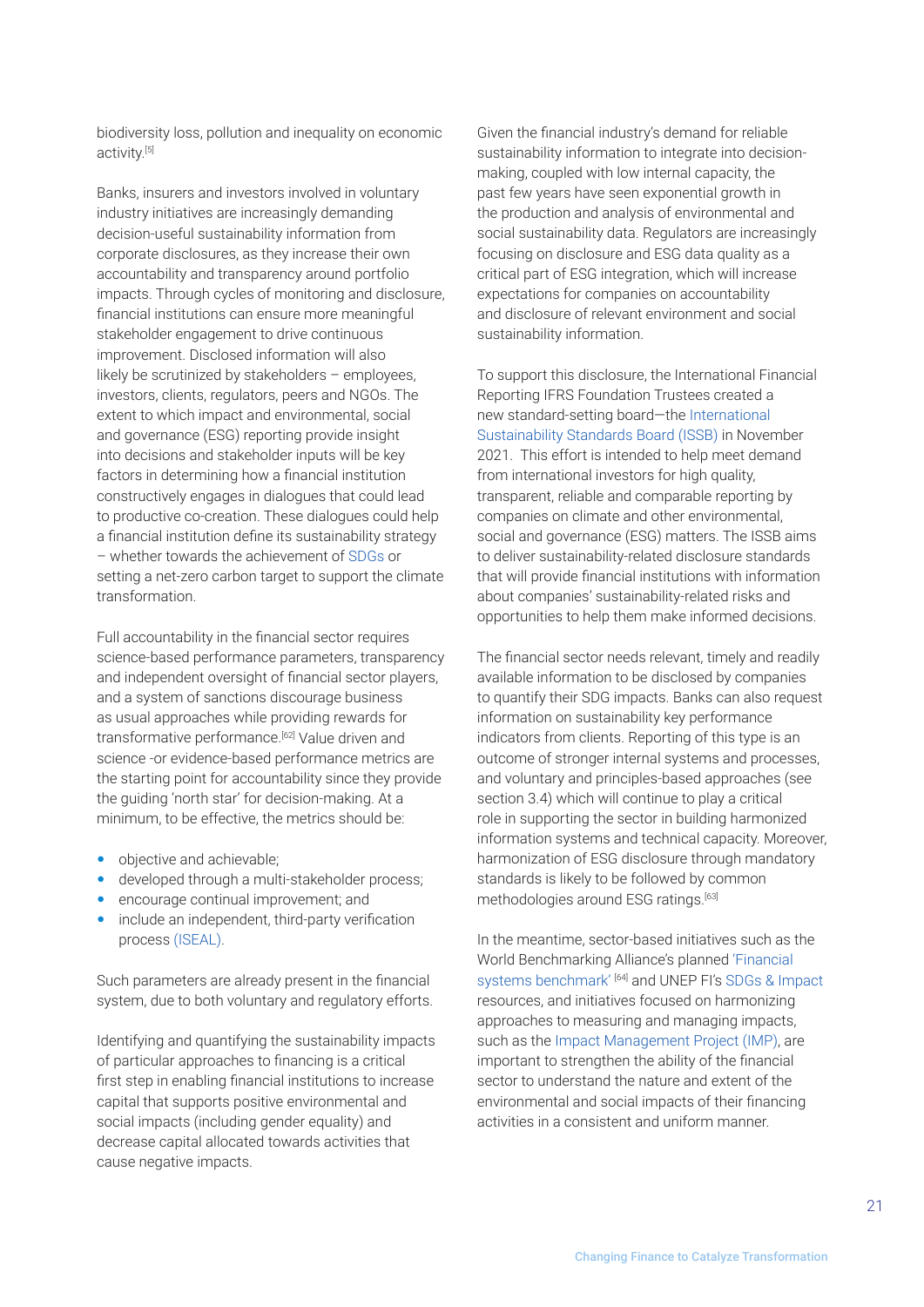### <span id="page-21-0"></span>Box 1: Impact Management Project (IMP) Structured Network

This collaboration of standard-setting organizations is coordinating efforts to provide complete standards for sustainability impact measurement, management and reporting. These include: the [Global Reporting Initiative](https://www.globalreporting.org/), [Sustainability Accounting Standards Board](https://www.sasb.org/) and [International Integrated Reporting Council,](https://integratedreporting.org/) [Carbon Disclosure Project](https://www.cdp.net/en), [UNEP FI,](https://www.unepfi.org/) [Principles](https://www.unpri.org/)  [for Responsible Investment](https://www.unpri.org/), [UN Global Compact,](https://www.unglobalcompact.org/) [Organisation for Economic Co-operation and](https://www.oecd.org/)  [Development](https://www.oecd.org/), [United Nations Development](https://www.undp.org/)  [Programme](https://www.undp.org/), [International Finance Corporation,](https://www.ifc.org/wps/wcm/connect/842b73cc-12b0-4fe2-b058-d3ee75f74d06/EMCompass-Note-73-Closing-SDGs-Fund-Gap.pdf?MOD=AJPERES&CVID=mSHKl4S) [Global Impact Investing Network](https://thegiin.org/) and [World](https://www.worldbenchmarkingalliance.org/)  [Benchmarking Alliance](https://www.worldbenchmarkingalliance.org/), among others. The Network has issued a common vision for a system of disclosure standards, and in July 2021 released an [Impact Management Platform](https://impactmanagementproject.com/) providing an authoritative overview of impact management and disclosure and how existing standards and resources support and define these elements. The members of the Structured Network and their joint work will feed into the global standards for sustainability disclosures.

While management of financial risk is necessary, if environmental impacts are ignored then [planetary](https://www.stockholmresilience.org/research/planetary-boundaries.html)  [boundaries](https://www.stockholmresilience.org/research/planetary-boundaries.html) could be breached and environmental and social outcomes undermined, which would increase risk to the entire economy and therefore the financial sector within which it operates. To respond to this, the financial sector could integrate environmental and social sustainability into a holistic Impact, Risk and Return framework as described by Sir Ronald Cohen.[65] This framework starts with normalizing impact-adjusted returns in the way that allows for evaluating risk-adjusted returns today.

Financial institutions can manage these risks by gathering meaningful data about the environmental and social performance of clients by engaging directly with companies and standard-setters or via industry databases. Certification schemes such as the [FSC](https://fsc.org/en) or [RSPO](https://rspo.org/) can give good indicators of environmental and social performance based on audited outcomes. Initiatives such as the [Partnership for Carbon](https://carbonaccountingfinancials.com/)  [Accounting Financials \(PCAF\)](https://carbonaccountingfinancials.com/) have helped financial institutions normalize data collection and accounting principles for allocating greenhouse gas emissions impact data to a loan or investment. As data quality improves on issues such as biodiversity loss and pollution, the information can provide greater insight

into environmental performance across peers within a sector.

Integration of environmental data and outlooks from sources such as [GEO-6,](https://www.unep.org/resources/global-environment-outlook-6) [IPBES, the International](https://ipbes.net/)  [Resources Panel](https://ipbes.net/) and the [IPCC](https://www.ipcc.ch/) into scenario analysis can help ensure science-based alignment of investment portfolios will underpin the shift to a more inclusive and environmentally sustainable financial system. Tools to support integration of greenhouse gas and climate data in assessments of related financial risks and opportunities include [Carbone 4's](https://www.carbone4.com/carbon-impact-analytics) [Climate Impact Tool](https://www.carbone4.com/carbon-impact-analytics), which measures the impact of assessed portfolios on climate change. These are just some of the tools which attempt to approximate levels of exposure and potential for future financial losses of managed portfolios.

However, it is a challenge for financial institutions to achieve portfolio-wide alignment with the Paris Agreement and SDGs without adequate environmental policy and regulatory measures being applied to companies to mitigate their impacts, such as internalizing the costs of pollution (e.g. carbon taxes).[66]

## **4.4 Advocacy for enabling policy and regulatory frameworks**

### **4.4.1 Aligning policy engagement with purpose**

The final enabler needed to reach a state of environmental and social sustainability in finance is the existence of effective advocacy. Advocacy - defined as "any action that speaks in favour of, recommends, argues for a cause, supports or defends, or pleads on behalf of others" [67] - is particularly important as the financialization of many economies increases. [68] Advocacy can mean that financial institutions are able to exert significant influence through lobbying and directing the operations of the companies in which they are shareholders, which can slow or accelerate the pace of change towards a nature-positive economy. [69] If sustainability is seen as a secondary 'compliance' check then it risks being perceived as a more perfunctory 'bolted-on' process. If it is seen as a primary function, then it stands a better chance of being recognized in the context of organizational purpose and of achieving 'built-in' sustainability. This can be reinforced by the way in which a firm acts within the public policy arena: it can either proactively advocate for environmental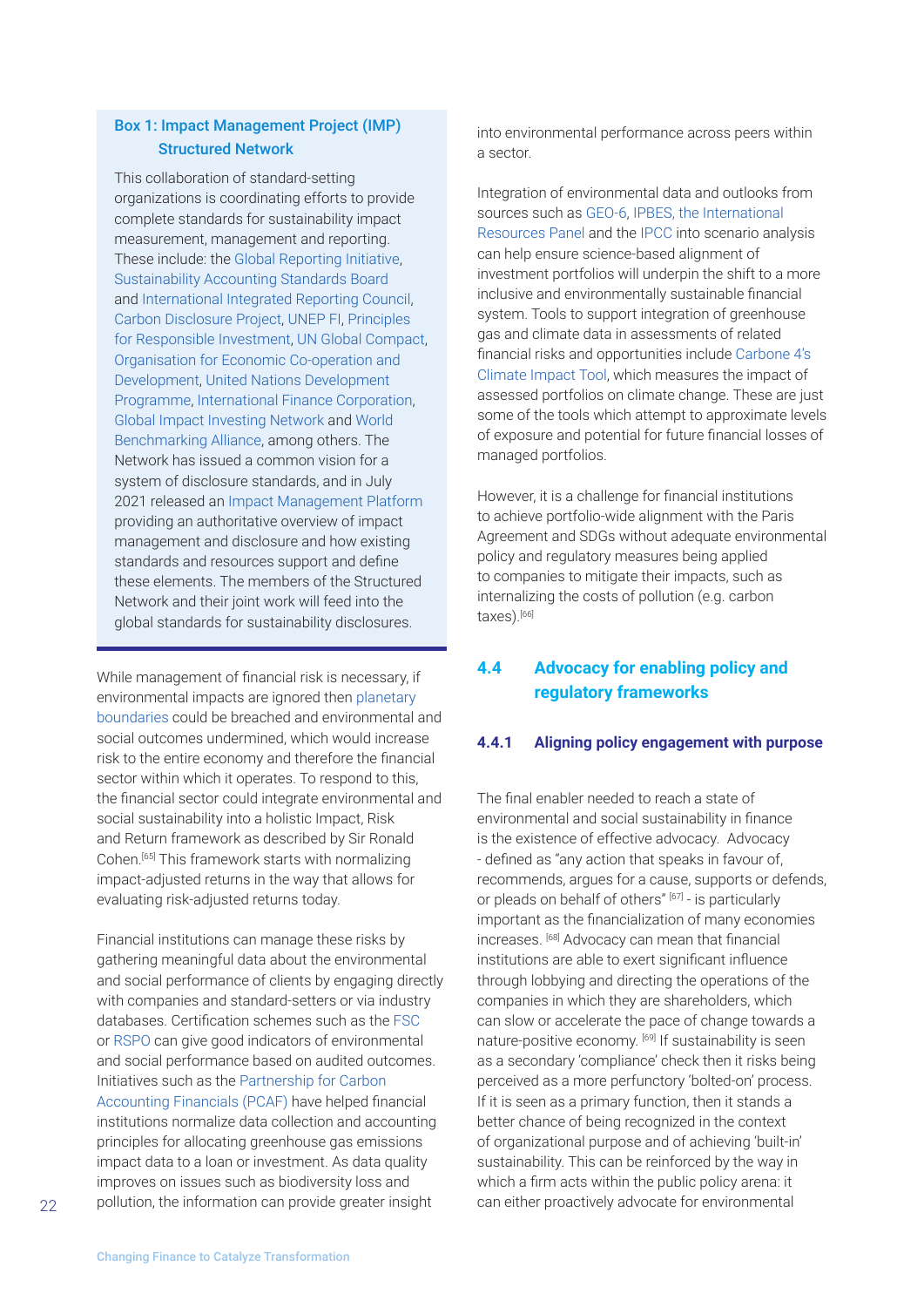<span id="page-22-0"></span>

and social sustainability legislation (in finance and in specific market sectors) or it can be self-contradictory by taking lobbying positions which are not aligned with its own environmental and social sustainability profile.

The finance system needs to transition towards this state of environmental and social sustainability (Figure 2), through advocacy for policy and regulatory approaches that enable an orderly process of rapid transformation, which GEO-6 shows is needed in the business economy. Sustainability transitions and transformations in general are complex processes that involve social, economic, environmental and political shifts. The financial sector can support actions by policymakers and regulators to address climate and environment-related risks and to enable sustainable finance to accelerate while also ensuring financial stability.

### **4.4.2 Enabling role of financial regulators**

Voluntary initiatives can provide steppingstones on the adoption curve towards regulatory enforcement while also enhancing the financial system's resilience. A key driver for greater understanding of risks has

been the Financial Stability Board's [Task Force](https://www.fsb-tcfd.org/)  [on Climate-Related Financial Disclosures](https://www.fsb-tcfd.org/) (TCFD) recommendations to improve and increase reporting on climate-change-related information to facilitate clear, comprehensive, high-quality information on these risks and opportunities in financial markets, which are driven by both the physical impacts of climate change and the transition to a low-carbon economy. Adopting the TCFD recommendations can create normalized processes that strengthen financial sector responses to environmental and social sustainability challenges, paving the way for eventual mandatory action that creates a level playing field.

Financial institutions and non-financial companies can use TCFD-aligned disclosures to understand potential exposure to risks such as stranded assets. These can come from investment in economic activities that are likely to be curtailed because they are leading to planetary damage, such as climate change. For example, a phase-out of fossil fuels may happen because of:

**• Shifts in market preferences** - consumers and financial institutions already turning away from certain types of activities such as coal and oil sands extraction.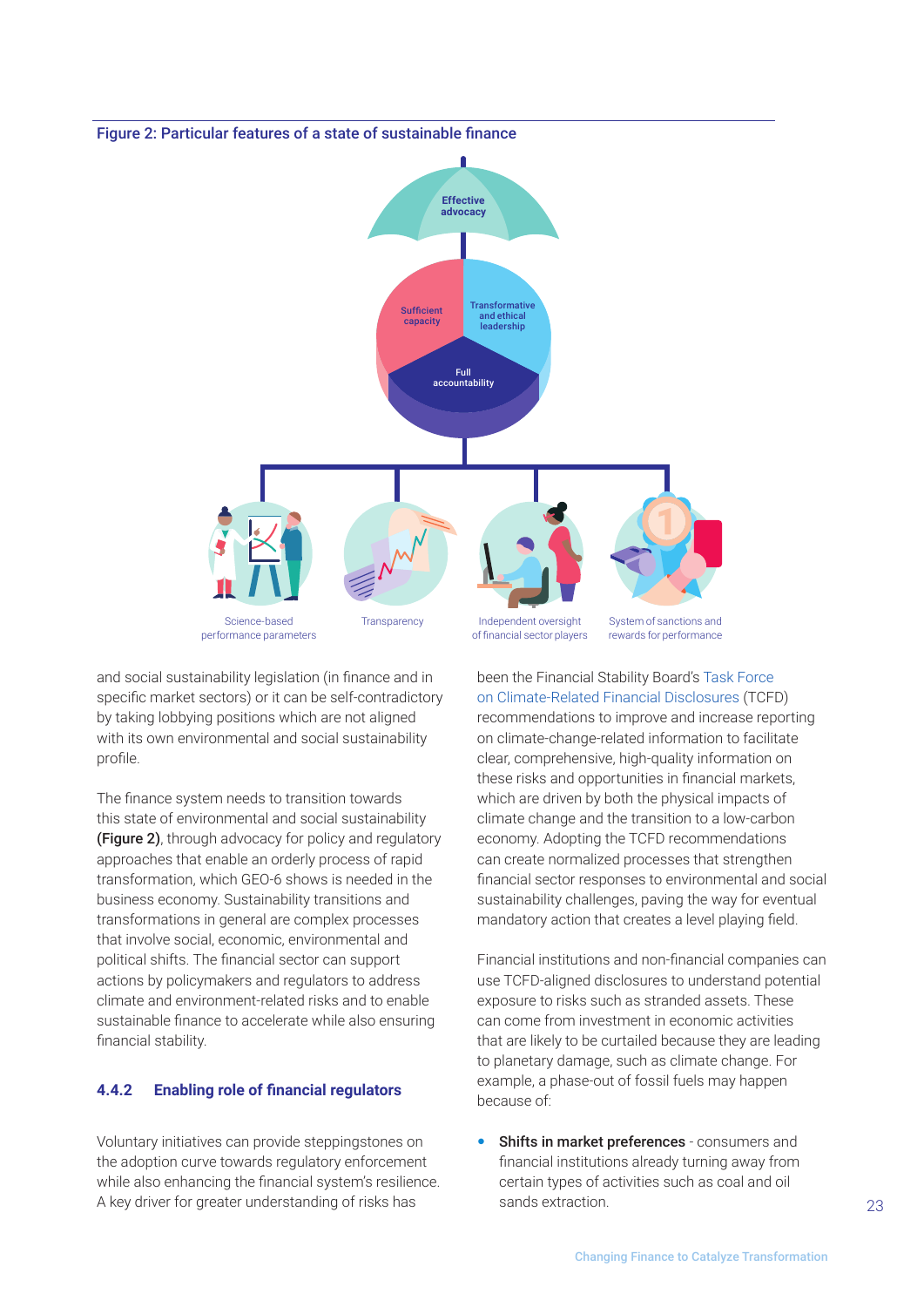- Regulatory costs restrictions on activities or direct carbon pricing that renders the activity uneconomical
- Changes in technology decreases in costs of renewable energy or electrified vehicles that make the environmentally damaging asset unexploitable.

These three factors could lead to major reductions in asset value or full write-offs that adversely affect the financial position of the company holding them on its balance sheet. That can have knock-on consequences for banks (defaults), investors (loss of value) and insurers (claims). In capital markets, this is leading to divestment and revaluation at a faster rate than longer term positions (for example bank lending). Organizations such as [Carbon Tracker](https://carbontracker.org/) highlight the risks of a 'carbon bubble' which is already leading to significant write downs of companies based on risks to their future income streams. The same logic could be applied to assets stranded due to the physical impacts of climate change. More than half of the climate tipping points identified in major climate assessments are now "active", threatening the loss of the Amazon rainforest and the great ice sheets of Antarctica and Greenland, which are undergoing unprecedented changes much earlier than anticipated.[70]

Investments and loans are also exposed to businesses and activities that lead to nature-related financial risks caused by deforestation, biodiversity loss or pollution. The Task Force on Nature-Related Financial Disclosure is developing a framework for enhancing understanding and action to address these. Large, abrupt or persistent environmental changes can happen through a range of slow onset processes such as over-exploitation of resources or excessive nutrient pollution that undermine resilience and push systems closer to environmental tipping points.<sup>[71]</sup>

Financial regulators and supervisors are increasingly seeking to understand how climate and other environmental risks could affect the stability of the financial system. Environmentally and socially sustainable finance looks set to become one of the biggest regulatory revolutions in the coming years.<sup>[72]</sup>

UNEP's Inquiry [73] into the Design of a Financial System called for action to ensure that the rules governing the financial system are consistent with wider government policies, for example, aligning the capital requirements for banks and insurers with environmental and social factors.<sup>[74]</sup> This could lead to ambitious regulation to ensure effective

accountability mechanisms and create an enabling environment for sustainable finance. However, only recently have financial regulators started to integrate environmental and social sustainability mandates into agendas, spurred by global agreements, international cooperation across organizations and industry's advances using voluntary approaches, standards, collaborative initiatives, and innovation think-tanks.

Current regulatory trends in the European Union (EU) and elsewhere are pushing the commercial financial sector to fully embracing sustainable development mandates. Regulators initially focused on environmentally and socially sustainable finance from the risk perspective and are increasingly examining opportunities in this sector. Financial regulators are recognizing that the financial sector must adequately manage climate-related and ESG risks and that financial stability is impacted negatively by environmental degradation.<sup>[75,76]</sup> Central banks, financial regulators and standard-setters that set the 'rules of the game' governing financial and capital markets are starting to investigate the ESG impacts of financial decision-making and the related risks to the stability of the financial system, not least through voluntary collaboration under initiatives such as the [Network of Central Banks and Supervisors](https://www.ngfs.net/en#:~:text=The%20Network%20of%20Central%20Banks,of%20environment%20and%20climate%20risk)  [for Greening the Financial System \(NGFS\)](https://www.ngfs.net/en#:~:text=The%20Network%20of%20Central%20Banks,of%20environment%20and%20climate%20risk)– which now includes 100 members and 13 observers.[77] Banking supervisors and regulators in NGFS are developing strategies to integrate climate-related and environmental risks into financial stability monitoring and micro-supervision. Insurance supervisors and regulators are working together in the Sustainable Insurance Forum to strengthen understanding and responses to sustainability issues. Policymakers and regulators are increasingly providing research and guidance for the financial sector to more systematically understand and address environmentrelated financial risks and opportunities.

Financial policymakers and regulators are also increasingly supporting alignment of financing with sustainable development (Figure 3). Core approaches include creating an enabling environment, for example in jurisdictions such as the EU, where there is also a growing focus on aligning the financial system with environmental and social policy objectives. [78] The European Commission's Strategy For Financing the Transition to a Sustainable Economy aims to provide a roadmap and enabling framework to increase private investment in environmentally and socially sustainable projects and activities to support actions set out in a [European Green Deal](https://ec.europa.eu/info/strategy/priorities-2019-2024/european-green-deal_en) which would help manage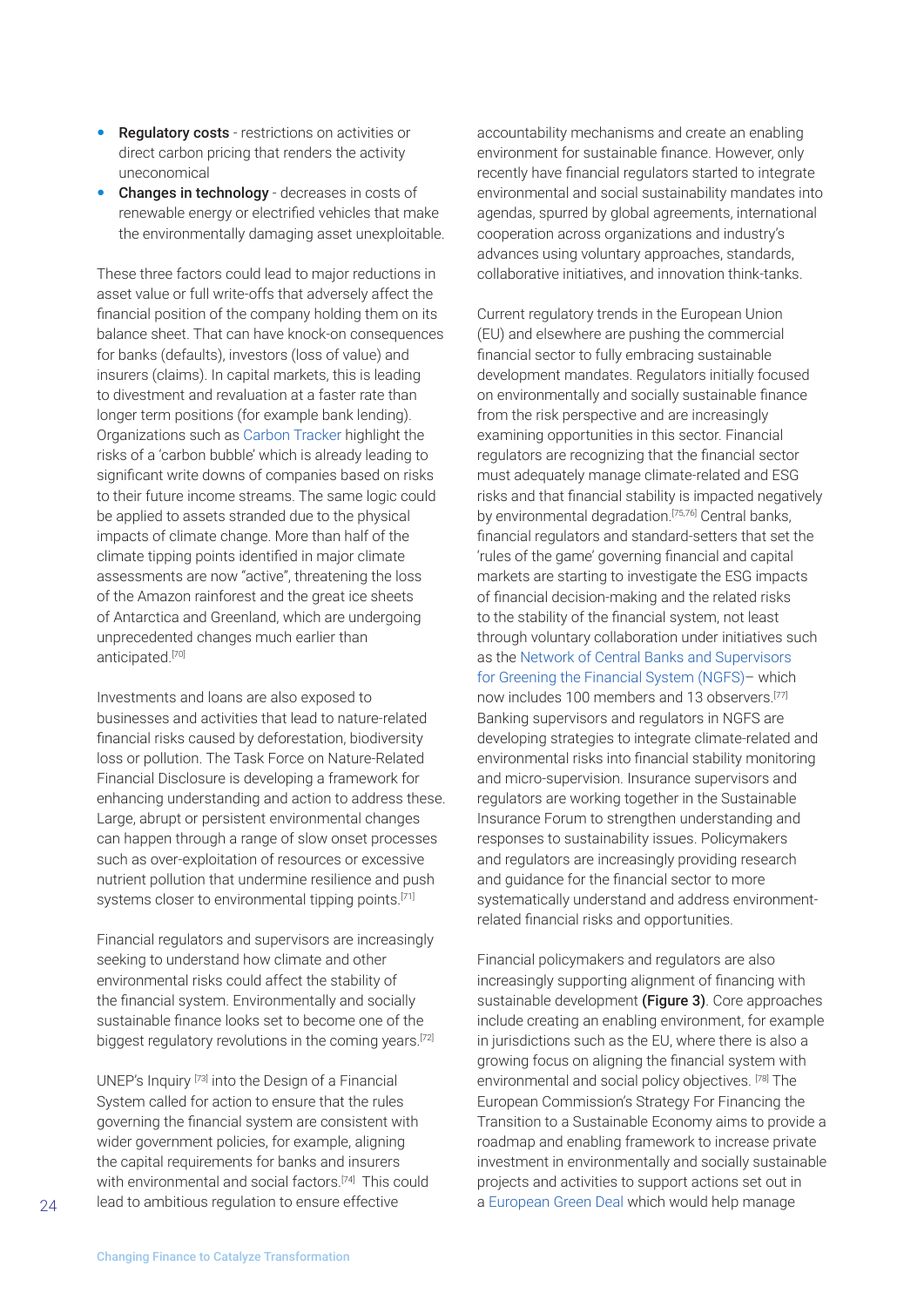

Figure 3: Shifting focus of assets towards sustainability and developing countries

and integrate climate and environmental risks in the financial system.[79]

To support harmonization across financial products and common understanding of sustainability investment, policymakers are coordinating their work on the development of taxonomies that provide classification systems to establish a list of environmentally sustainable economic activities. The creation by governments or financial sector regulators of environmental sustainability taxonomies and mandatory sustainability reporting standards to support greater transparency are essential

for scaling up sustainable financial products and services. Voluntary initiatives help ensure approaches are compatible across jurisdictions include the International Platform on Sustainable Finance, which released a draft Common Ground Taxonomy to identify areas of commonality across green taxonomies in the European Union and China in October 2021.<sup>[80]</sup> The G20 Sustainable Finance Working Group roadmap for sustainable finance sets out priorities including improving comparability and interoperability of approaches to align investments to various sustainability goals.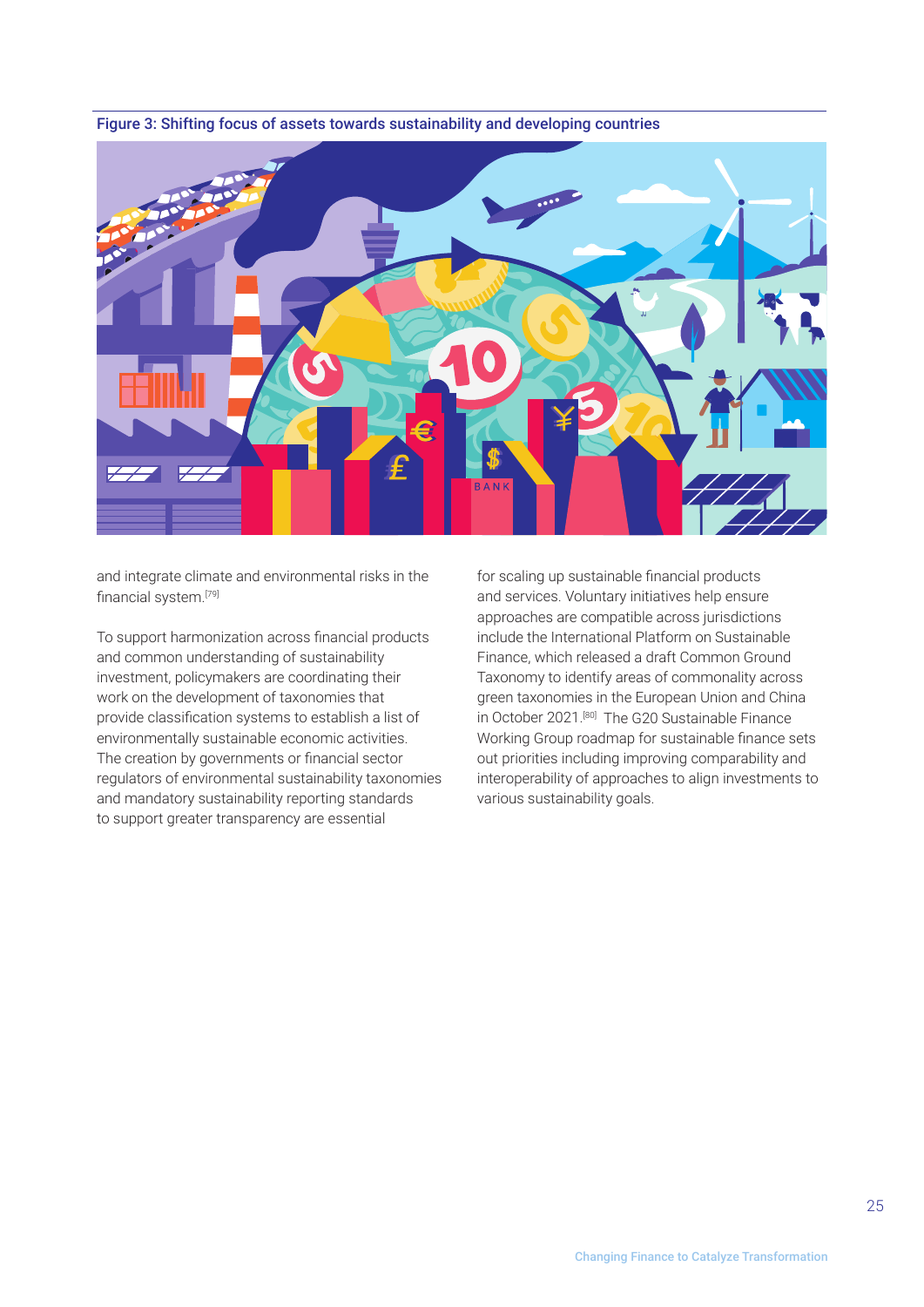# <span id="page-25-0"></span>**5 Conclusions, outlook and recommendations**

Financial institutions now need to reimagine how they can contribute to building a low-carbon, naturepositive and inclusive economy. Not only could this approach be the best commercial opportunity for value creation by financial institutions in the future, it may be the only one to head off the sustainability challenges highlighted in GEO-6 while realizing the opportunities from the necessary transformations that GEO-6 and other outlooks propose.

At a critical time for society and as industries face health, technological, social and environmental disruption, the financial sector should engage with clients and stakeholders to re-assess the value it creates and how it creates it, on the basis of openness and transparency about how money is being managed. Environmental and social sustainability impacts need to be a core part of investment, lending and underwriting decision-making moving foreward. To help achieve the SDGs through the transformation of the global economy by 2030, the financial system will need to have the strategies, cultures and incentives (or removal of disincentives) in place to shift investment portfolios, at the necessary scale and direction to achieve long-term sustainability goals.

## **5.1 Recommendations for financial institutions**

Financing needs to support the transformation of economic sectors towards a low-carbon, naturepositive and inclusive economy in which critical ecosystems are protected and restored to increase the system's resilience and mitigate and adapt to climate change. Banks, institutional investors and insurers have the power to enable the positive corporate transformations needed for better societal, environmental and financial outcomes.

By taking the actions recommended below, financial institutions, financial policymakers and regulators can play a critical role in the transformations called for in Agenda 2030, its Sustainable Development Goals and major environmental assessments such as GEO-6.

Financial institutions can enhance their role in accelerating the transition to a financial system that supports environmental and social sustainability by:

- Better allocating financing for improved low carbon and nature-positive and inclusive impacts, which can be measured, incentivized and reported, including where this finance is most needed
- Strengthening engagement with public and private companies to realise opportunities to transform towards environmentally and socially sustainable models
- Collaborating with other financial sector actors and key stakeholders to set and implement science-based targets and build consensus on how finance can better deliver environmental, societal and economic benefits simultaneously
- Ensuring transformational leadership, incentives and capacity are in place to develop and execute strategies which enable environmentally and socially positive outcomes, to help deliver a lowcarbon, nature-positive and inclusive economy
- Understanding the impacts of financing and identify opportunities to increase positive environmental and social impacts through global collaborations
- Engaging policy makers and regulators to advocate for an enabling environment for sustainable finance and to create a level playing field to address the environmental and social impacts of financing activities.

## **5.2 Recommendations for regulators and policymakers**

Finance ministries and/or industry regulators and supervisors are developing a toolbox of measures to catalyze the financial sector's role in contributing to achieving the economic transformations needed to address the world's pressing environmental and social challenges. Recommendations on how they can further help include:

- Analyzing annual progress made by the financial system to contribute to achieving the goals of the Paris Agreement and SDGs, including by enhancing disclosure mechanisms [81]
- Providing enabling policies for environmentally and socially sustainable finance while removing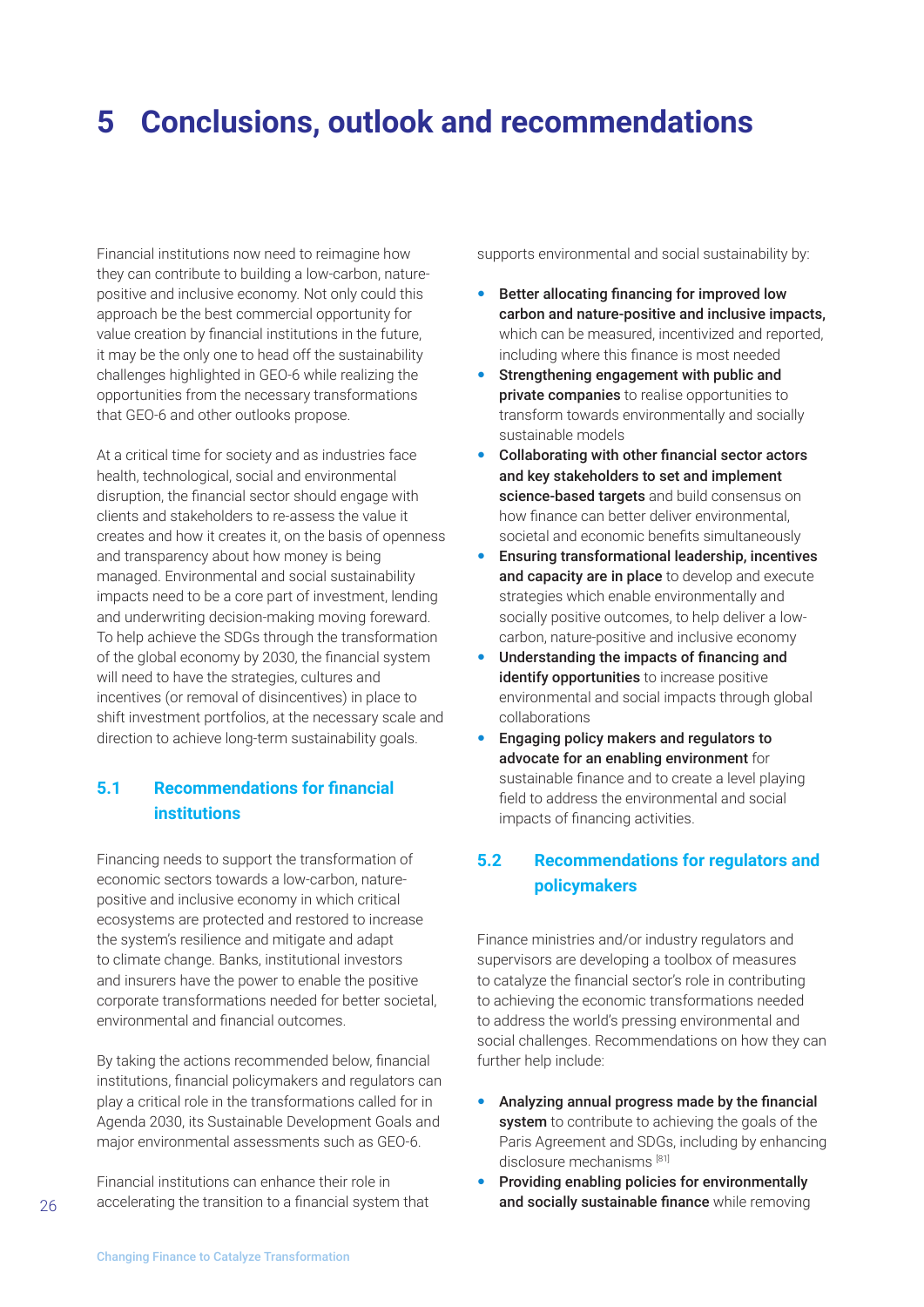<span id="page-26-0"></span>barriers, including developing taxonomies to signal which businesses and practices are environmentally and socially sustainable to inform financial decision-making

- **Ensuring comparability and consistency** in the availability of relevant ESG data
- **•** Building on voluntary initiatives that have amassed experience in bringing financial institutions toward measurable environmental and social action on a global scale, balancing regulation and voluntary approaches
- Creating accountability across the entire system, for example through reporting on climate-related risks and opportunities and progress towards decarbonisation targets
- **•** Embedding values-driven, science-based parameters within regulatory mandates.

### References

A link to all of the references can be found [here](https://wedocs.unep.org/bitstream/handle/20.500.11822/37570/GFB6R.pdf).

### **Glossary**

A link to the glossary can be found [here](https://wedocs.unep.org/bitstream/handle/20.500.11822/37569/GFB6G.pdf).